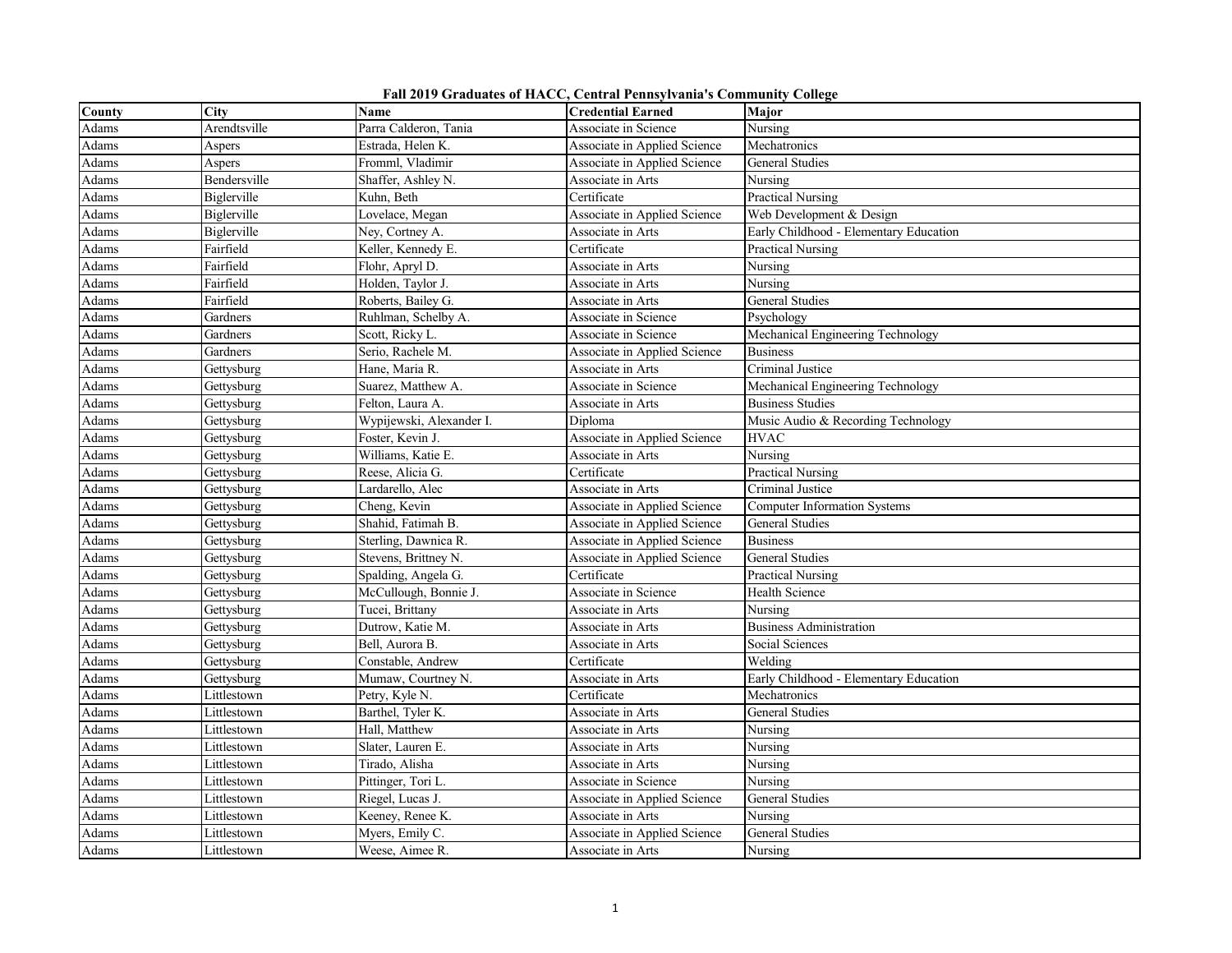**Fall 2019 Graduates of HACC, Central Pennsylvania's Community College**

| Adams                  | Littlestown            | Eyler, Ashton A.         | Associate in Arts            | General Studies                      |
|------------------------|------------------------|--------------------------|------------------------------|--------------------------------------|
| Adams                  | Littlestown            | Eyler, Avery R.          | Associate in Arts            | Criminal Justice                     |
| Adams                  | Mcsherrystown          | Long, Jodi L.            | Associate in Arts            | Nursing                              |
| Adams                  | Mcsherrystown          | Kelly, Ashley E.         | Associate in Arts            | <b>General Studies</b>               |
| Adams                  | Mcsherrystown          | Long, McKenzie J.        | Associate in Arts            | General Studies                      |
| Adams                  | Mcsherrystown          | Groft, Hunter J.         | Associate in Arts            | <b>Business Administration</b>       |
| Adams                  | Mcsherrystown          | Pugh, Amanda C.          | Associate in Arts            | <b>Business Studies</b>              |
| Adams                  | New Oxford             | Walls, Amy D.            | Associate in Applied Science | General Studies                      |
| Adams                  | New Oxford             | Tula-Rodriguez, Rigo A.  | Associate in Arts            | <b>Business Administration</b>       |
| $\operatorname{Adams}$ | New Oxford             | Vargas, Shaylene         | Associate in Science         | Pre-Health Professions               |
| Adams                  | New Oxford             | Garcia, Laura E.         | Associate in Applied Science | Healthcare Management                |
| Adams                  | New Oxford             | Dennis, Rachel E.        | Associate in Arts            | Paralegal Studies                    |
| Adams                  | New Oxford             | Brenneman, Casandra M.   | Certificate                  | Practical Nursing                    |
| Adams                  | New Oxford             | Bladen, Warren P.        | Associate in Arts            | Criminal Justice                     |
| Adams                  | New Oxford             | Faust, Kristen R.        | Associate in Arts            | Social Sciences                      |
| Adams                  | New Oxford             | Addis, Melissa R.        | Associate in Arts            | <b>Business Studies</b>              |
| Adams                  | New Oxford             | Blystone, Sierra T.      | Associate in Arts            | General Studies                      |
| Adams                  | New Oxford             | Wineberg, Corrina E.     | Associate in Applied Science | General Studies                      |
| Adams                  | New Oxford             | Moreno, Salvador         | Associate in Arts            | Criminal Justice                     |
| Adams                  | New Oxford             | Zaminski, Holly E.       | Associate in Arts            | Criminal Justice                     |
| Adams                  | Orrtanna               | Helfrick, Shannon N.     | Associate in Arts            | <b>Business Administration</b>       |
| Adams                  | Orrtanna               | MacPherson, Browyn E.    | Associate in Arts            | Nursing                              |
| Adams                  | Orrtanna               | Proce, Michelle M.       | Associate in Arts            | <b>Business Studies</b>              |
| Adams                  | York Springs           | Klinger, Elizabeth J.    | Associate in Arts            | Nursing                              |
| Adams                  | York Springs           | Jones, Philip A.         | Associate in Arts            | <b>Business Administration</b>       |
| <b>Berks</b>           | Reading                | Sullivan, Karen          | Associate in Science         | <b>Computer Information Security</b> |
| <b>Berks</b>           | Reading                | Boro, Mary W.            | Associate in Science         | Radiology Informatics                |
| <b>Berks</b>           | Robesonia              | Hess, Christine          | Associate in Arts            | Nursing                              |
| Centre                 | Bellefonte             | Renno, Martin L.         | Associate in Applied Science | <b>Computer Information Systems</b>  |
| Centre                 | Bellefonte             | Rodgers, Corey           | Associate in Arts            | Web Development & Design             |
| Centre                 | State College          | Lin, Chenming            | Associate in Applied Science | General Studies                      |
| Chester                | Nottingham             | Montalto, Madison R.     | Associate in Arts            | Nursing                              |
| Chester                | Oxford                 | Andrews, Michele E.      | Associate in Arts            | Nursing                              |
| Chester                | Parkesburg             | Mast, Kristopher         | Associate in Arts            | Nursing                              |
| Columbia               | Bloomsburg             | Hake, Abbi               | Associate in Science         | Nursing                              |
| Cumberland             | <b>Boiling Springs</b> | Stevenson, Meghan A.     | Associate in Arts            | Nursing                              |
| Cumberland             | Camp Hill              | Mintz, Samuel A.         | Associate in Applied Science | <b>General Studies</b>               |
| Cumberland             | Camp Hill              | Dreibelbis, Timothy      | Certificate                  | Practical Nursing                    |
| Cumberland             | Camp Hill              | Zaragoza, Magdalena      | Associate in Science         | Nursing                              |
| Cumberland             | Camp Hill              | Midgarden, Emma L.       | Associate in Arts            | Criminal Justice                     |
| Cumberland             | Camp Hill              | Doukoure, Ibrahima K.    | Associate in Arts            | <b>Business Administration</b>       |
| Cumberland             | Camp Hill              | Nguyen, Anh N.           | Associate in Applied Science | General Studies                      |
| Cumberland             | Camp Hill              | Albino-Bonilla, Caroline | Associate in Arts            | Human Services - Career              |
| Cumberland             | Camp Hill              | Matias, Bethany L.       | Associate in Arts            | Nursing                              |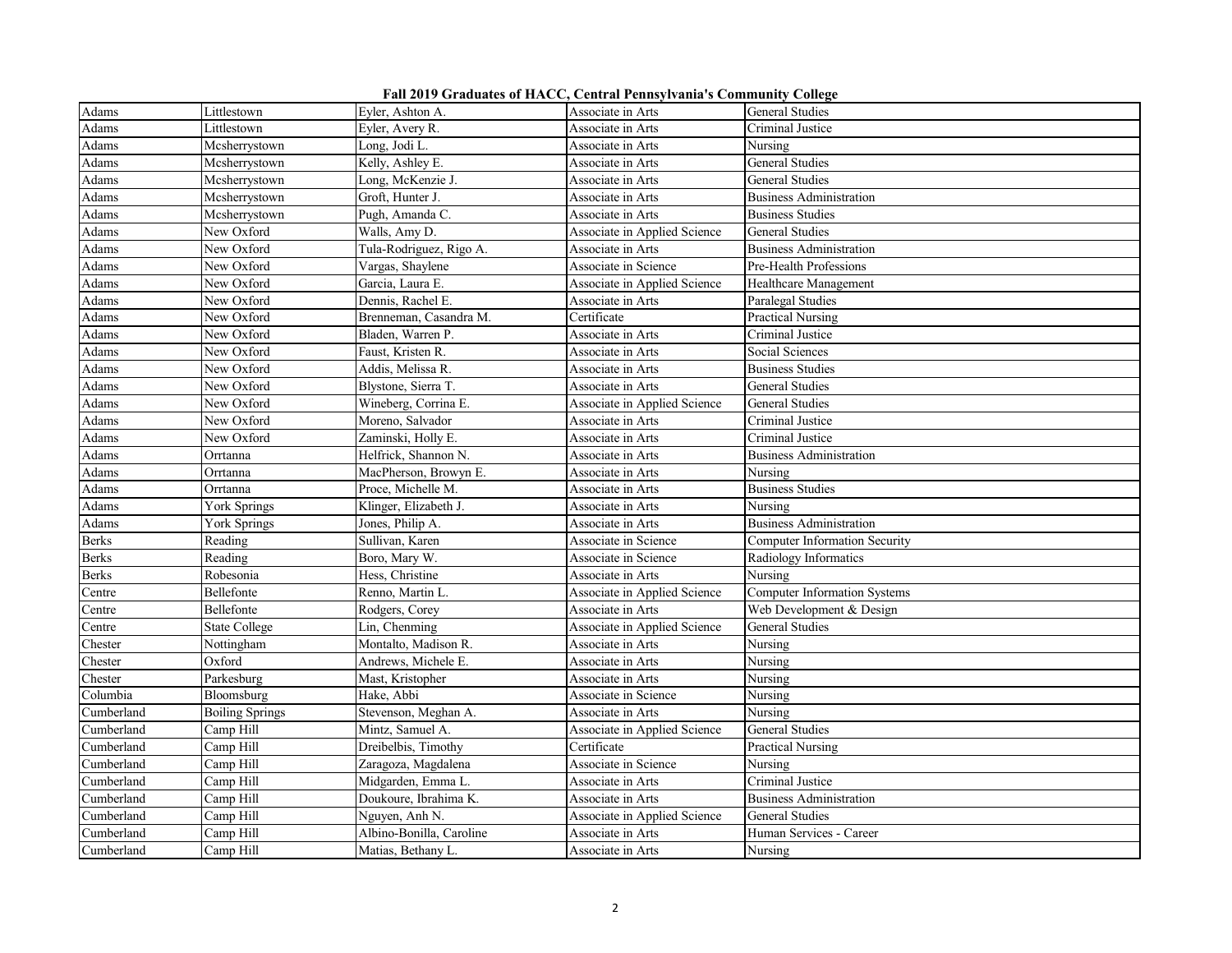|  |  |  |  | Fall 2019 Graduates of HACC, Central Pennsylvania's Community College |
|--|--|--|--|-----------------------------------------------------------------------|
|--|--|--|--|-----------------------------------------------------------------------|

| Cumberland | Camp Hill     | Geduldig, Morgan E.     | Certificate                  | Paralegal Studies                                              |
|------------|---------------|-------------------------|------------------------------|----------------------------------------------------------------|
| Cumberland | Camp Hill     | Munchel, Cristian       | Associate in Science         | Cardiovascular Technology - Invasive Cardiovascular Technology |
| Cumberland | Carlisle      | Jones, Holly            | Associate in Fine Arts       | Photography                                                    |
| Cumberland | Carlisle      | Zizzi, Teresa J.        | Associate in Arts            | Nursing                                                        |
| Cumberland | Carlisle      | Haulman, Sierra C.      | Certificate                  | <b>Practical Nursing</b>                                       |
| Cumberland | Carlisle      | Nailor, Joshua          | Associate in Applied Science | HVAC                                                           |
| Cumberland | Carlisle      | Bailey, Tyler J.        | Certificate                  | Paramedic/EMT                                                  |
| Cumberland | Carlisle      | Garner, Ryan L.         | Associate in Applied Science | <b>General Studies</b>                                         |
| Cumberland | Carlisle      | Searer, Erin L.         | Associate in Arts            | Nursing                                                        |
| Cumberland | Carlisle      | Mastergeorge, Tracy E.  | Associate in Arts            | Nursing                                                        |
| Cumberland | Carlisle      | Grimes, Tiffany M.      | Certificate                  | Paramedic/EMT                                                  |
| Cumberland | Carlisle      | Ford, Kacey E.          | Associate in Arts            | <b>Business Administration</b>                                 |
| Cumberland | Carlisle      | Zell, Joseph A.         | Associate in Applied Science | <b>HVAC</b>                                                    |
| Cumberland | Carlisle      | Mullen, Syntara L.      | Associate in Applied Science | <b>Business</b>                                                |
| Cumberland | Carlisle      | Pfarr, Michael C.       | Certificate                  | Welding                                                        |
| Cumberland | Carlisle      | Erney, Quinn            | Associate in Applied Science | Web Development & Design                                       |
| Cumberland | Carlisle      | Nemover, Joel           | Associate in Arts            | Liberal Arts                                                   |
| Cumberland | Enola         | Turpin, Ashleigh J.     | Associate in Science         | <b>Business Administration</b>                                 |
| Cumberland | Enola         | Norman, Kayla M.        | Associate in Science         | Nursing                                                        |
| Cumberland | Enola         | Jackson, Rebekah        | Associate in Arts            | Nursing                                                        |
| Cumberland | Enola         | Kellogg, Carter J.      | Associate in Arts            | <b>Computer Information Systems</b>                            |
| Cumberland | Enola         | Marrero, Helen S.       | Associate in Arts            | Social Sciences                                                |
| Cumberland | Enola         | Hess, Acacia            | Associate in Arts            | Nursing                                                        |
| Cumberland | Enola         | Plantz, Michelina E.    | Associate in Arts            | Psychology                                                     |
| Cumberland | Enola         | Cleland, Ashley N.      | Associate in Arts            | Psychology                                                     |
| Cumberland | Enola         | Freeburn, Daniel H.     | Associate in Applied Science | <b>Computer Information Systems</b>                            |
| Cumberland | Enola         | Briner, Holly A.        | Associate in Science         | Health Science                                                 |
| Cumberland | Enola         | Duryea, Cory            | Diploma                      | Music Audio & Recording Technology                             |
| Cumberland | Enola         | Tucci, Danielle L.      | Associate in Arts            | Nursing                                                        |
| Cumberland | Enola         | Obrock, Annette M.      | Associate in Science         | Cardiovascular Technology - Cardiac Sonography                 |
| Cumberland | Enola         | McCommon, Jamie L.      | Associate in Applied Science | Health Science                                                 |
| Cumberland | Lemoyne       | Altajh, Aalima A.       | Associate in Arts            | Criminal Justice                                               |
| Cumberland | Lemoyne       | Leen, Patrick D.        | Associate in Science         | <b>Business Administration</b>                                 |
| Cumberland | Lemoyne       | Davis, David L.         | Associate in Arts            | Nursing                                                        |
| Cumberland | Lemoyne       | Ciavarella, Antonio R.  | Associate in Applied Science | Web Development & Design                                       |
| Cumberland | Mechanicsburg | Fleagle, Matthew W.     | Associate in Science         | Mechanical Engineering Technology                              |
| Cumberland | Mechanicsburg | Omar, Ahmed A.          | Associate in Arts            | General Studies                                                |
| Cumberland | Mechanicsburg | Miller, Matthew S.      | Associate in Arts            | <b>Business Studies</b>                                        |
| Cumberland | Mechanicsburg | Sayed, Makwan A.        | Associate in Arts            | Nursing                                                        |
| Cumberland | Mechanicsburg | Grove, Jennifer R.      | Associate in Science         | Cardiovascular Technology - Cardiac Sonography                 |
| Cumberland | Mechanicsburg | Amani, Fareba           | Associate in Applied Science | General Studies                                                |
| Cumberland | Mechanicsburg | Creamer, Lara E.        | Certificate                  | Practical Nursing                                              |
| Cumberland | Mechanicsburg | Gafaro- Jaimes, July K. | Associate in Arts            | Nursing                                                        |
| Cumberland | Mechanicsburg | Haigh, Cachet L.        | Associate in Arts            | Social Sciences                                                |
|            |               |                         |                              |                                                                |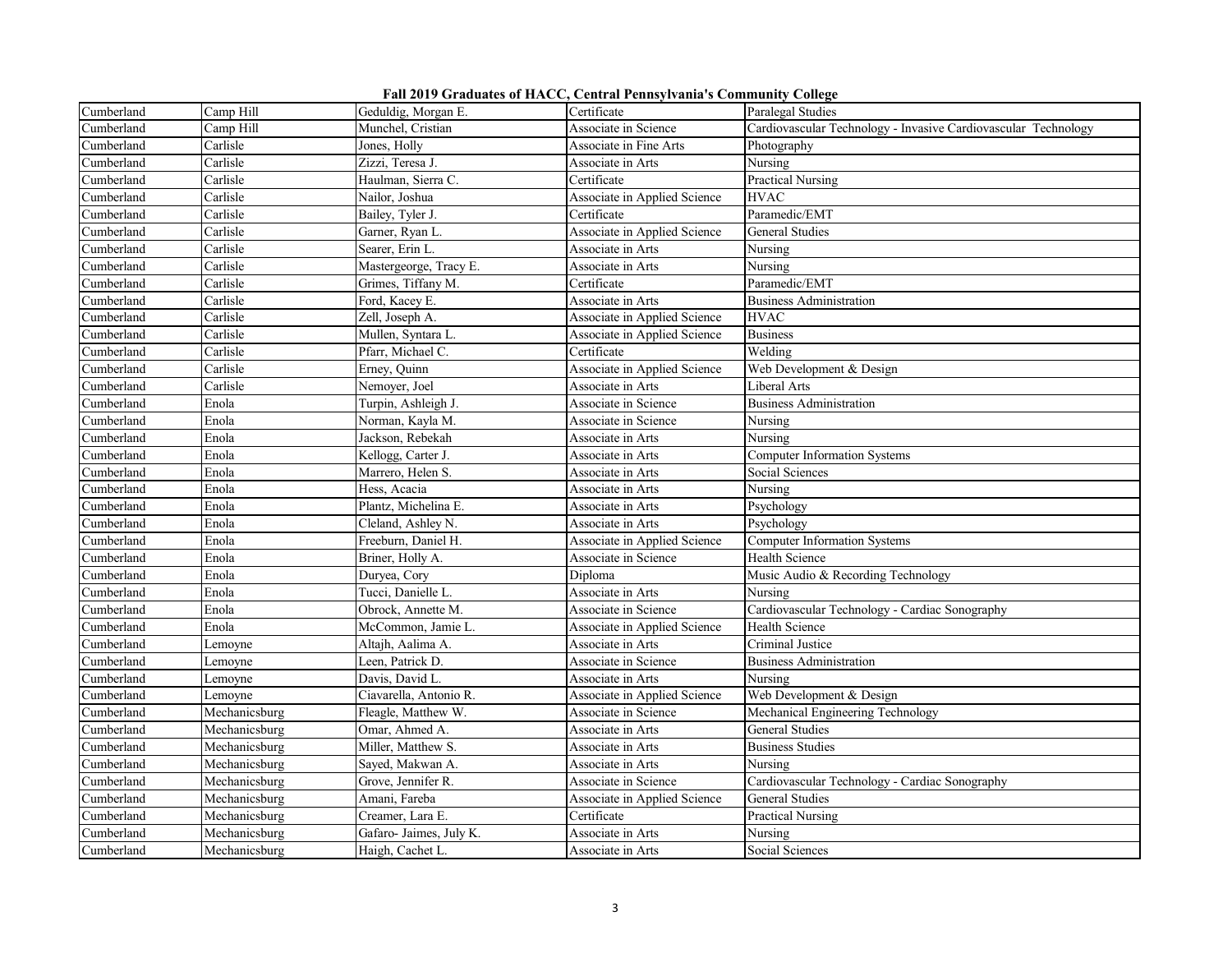|  |  |  |  | Fall 2019 Graduates of HACC, Central Pennsylvania's Community College |
|--|--|--|--|-----------------------------------------------------------------------|
|--|--|--|--|-----------------------------------------------------------------------|

| Cumberland | Mechanicsburg              | Ogundoyin, Olalekan P. | Associate in Arts            | Nursing                              |
|------------|----------------------------|------------------------|------------------------------|--------------------------------------|
| Cumberland | Mechanicsburg              | Thomas, Diana J.       | Associate in Arts            | Human Services - Career              |
| Cumberland | Mechanicsburg              | Speck, Wendy S.        | Associate in Arts            | Art                                  |
| Cumberland | Mechanicsburg              | Swor, Kellie C.        | Certificate                  | <b>HVAC</b>                          |
| Cumberland | Mechanicsburg              | Calhoun, Christian A.  | Associate in Applied Science | Police Science                       |
| Cumberland | Mechanicsburg              | DeGroft, Taylor        | Associate in Arts            | Accounting                           |
| Cumberland | Mechanicsburg              | Mauriello, Jenna N.    | Associate in Applied Science | <b>General Studies</b>               |
| Cumberland | Mechanicsburg              | Husena, Jovic Maenn A. | Associate in Science         | Pre-Health Professions               |
| Cumberland | Mechanicsburg              | Korot, David H.        | Associate in Applied Science | <b>General Studies</b>               |
| Cumberland | Mechanicsburg              | Campbell, Melissa      | Associate in Arts            | Nursing                              |
| Cumberland | Mechanicsburg              | Crisson, Susan M.      | Associate in Arts            | General Studies                      |
| Cumberland | Mechanicsburg              | Ocker, Stacey L.       | Associate in Arts            | <b>Business Studies</b>              |
| Cumberland | Mechanicsburg              | Monahan, Michal K.     | Associate in Arts            | Nursing                              |
| Cumberland | Mechanicsburg              | Erb, Alison            | Associate in Arts            | Nursing                              |
| Cumberland | Mechanicsburg              | Bolden, Tristan A.     | Associate in Arts            | <b>Business Studies</b>              |
| Cumberland | Mechanicsburg              | Khan, Shumila          | Associate in Applied Science | <b>General Studies</b>               |
| Cumberland | Mechanicsburg              | Flood, Natalie C.      | Associate in Arts            | <b>Business Management</b>           |
| Cumberland | Mechanicsburg              | Fake, Amber L.         | Associate in Applied Science | <b>Business</b>                      |
| Cumberland | Mechanicsburg              | Dunton, Stephanie      | Certificate                  | <b>Practical Nursing</b>             |
| Cumberland | Mechanicsburg              | Saphore, Kristen M.    | Associate in Arts            | <b>Business Management</b>           |
| Cumberland | Mechanicsburg              | Campbell, China M.     | Associate in Applied Science | Healthcare Management                |
| Cumberland | Mechanicsburg              | Napoli, Renee          | Certificate                  | <b>Practical Nursing</b>             |
| Cumberland | Mechanicsburg              | Lebo, Kyle P.          | Associate in Applied Science | <b>Electrical Technology</b>         |
| Cumberland | Mechanicsburg              | Stelzer, Briana M.     | Certificate                  | Practical Nursing                    |
| Cumberland | Mechanicsburg              | Snavely, Catherine A.  | Associate in Applied Science | <b>General Studies</b>               |
| Cumberland | Mechanicsburg              | Phan, Jacky            | Certificate                  | <b>Practical Nursing</b>             |
| Cumberland | Mechanicsburg              | Lighty, Adam C.        | Associate in Arts            | Web Development & Design             |
| Cumberland | Mechanicsburg              | Russoli, Elizabeth J.  | Associate in Science         | Communication                        |
| Cumberland | Mechanicsburg              | Palumbo, Carlo         | Associate in Applied Science | Enology and Viticulture              |
| Cumberland | Mechanicsburg              | Lynch, Mindy A.        | Associate in Applied Science | Healthcare Management                |
| Cumberland | Mechanicsburg              | Polson, Brendon I.     | Associate in Arts            | Nursing                              |
| Cumberland | Mechanicsburg              | Premo, Bailey A.       | Associate in Arts            | Nursing                              |
| Cumberland | Mechanicsburg              | Cagle, Jacob L.        | Associate in Applied Science | Police Science                       |
| Cumberland | Mechanicsburg              | Haselhuhn, Devon L.    | Associate in Applied Science | Industrial Technology                |
| Cumberland | Mechanicsburg              | Allshouse, Kristina    | Certificate                  | <b>Practical Nursing</b>             |
| Cumberland | <b>Mount Holly Springs</b> | Kreiner, Jasmine       | Associate in Arts            | <b>Business Management</b>           |
| Cumberland | Mount Holly Springs        | Zalewski, Ryan M.      | Diploma                      | Music Audio & Recording Technology   |
| Cumberland | Mount Holly Springs        | Lam, Tam T.            | Associate in Arts            | <b>Business Administration</b>       |
| Cumberland | Mount Holly Springs        | Moore, Jodie C.        | Associate in Arts            | Early Childhood-Elementary Education |
| Cumberland | New Cumberland             | Morrow, Laura I.       | Certificate                  | <b>Practical Nursing</b>             |
| Cumberland | New Cumberland             | Rearick, Aaron         | Associate in Arts            | <b>Business Management</b>           |
| Cumberland | New Cumberland             | Thumma, Peyton V.      | Associate in Arts            | Paralegal Studies                    |
| Cumberland | New Cumberland             | Lopez, Patricia A.     | Associate in Arts            | Nursing                              |
| Cumberland | New Cumberland             | Young, Kisha A.        | Associate in Arts            | Early Childhood-Elementary Education |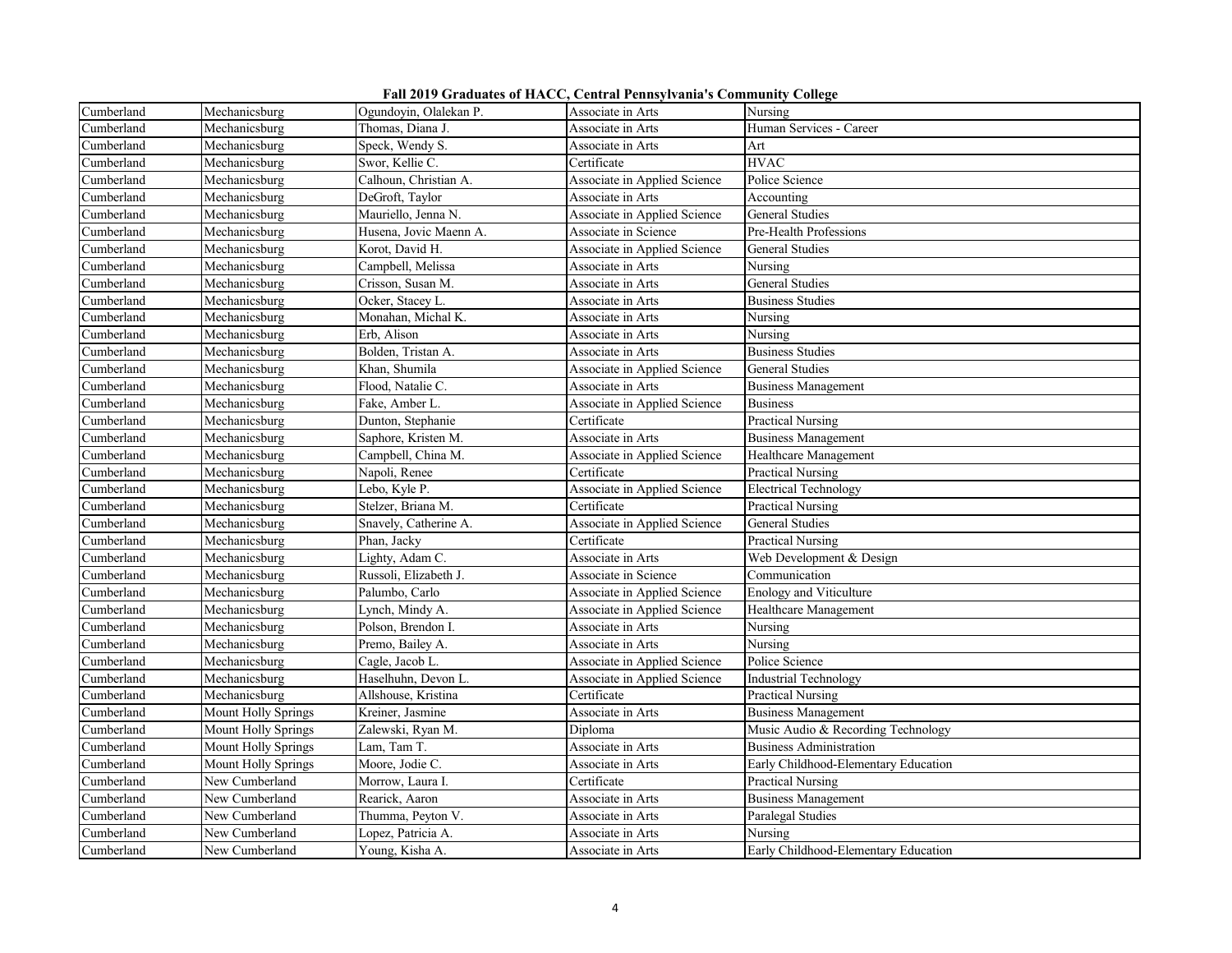| Fall 2019 Graduates of HACC, Central Pennsylvania's Community College |  |  |  |  |
|-----------------------------------------------------------------------|--|--|--|--|
|-----------------------------------------------------------------------|--|--|--|--|

|            |                |                         | $\ldots$ . The component of $\ldots$ . The contract $\ldots$ |                                       |
|------------|----------------|-------------------------|--------------------------------------------------------------|---------------------------------------|
| Cumberland | New Cumberland | Kauffman, Mandi D.      | Associate in Applied Science                                 | General Studies                       |
| Cumberland | New Cumberland | Brosius, Christopher D. | Associate in Applied Science                                 | General Studies                       |
| Cumberland | New Cumberland | Beachley, Elizabeth     | Certificate                                                  | <b>Practical Nursing</b>              |
| Cumberland | New Cumberland | Janney, Nicholas H.     | Certificate                                                  | <b>HVAC</b>                           |
| Cumberland | New Cumberland | Donson, Hailey A.       | Associate in Applied Science                                 | Hospitality and Tourism Management    |
| Cumberland | New Cumberland | Henry, Mitchell Q.      | Associate in Arts                                            | <b>Business Management</b>            |
| Cumberland | New Cumberland | Munkittrick, Megan R.   | Diploma                                                      | Professional Bookkeeping              |
| Cumberland | New Cumberland | Emerick, Katelyn E.     | Associate in Arts                                            | Nursing                               |
| Cumberland | New Cumberland | Nieves, Jessica M.      | Associate in Applied Science                                 | <b>General Studies</b>                |
| Cumberland | New Cumberland | Montefour, Eric R.      | Certificate                                                  | Welding                               |
| Cumberland | New Cumberland | King, Ronni K.          | Certificate                                                  | <b>Practical Nursing</b>              |
| Cumberland | Newville       | Eckenrode, Dannielle M. | Associate in Arts                                            | Social Sciences                       |
| Cumberland | Newville       | Webb, Brooke M.         | Associate in Arts                                            | Nursing                               |
| Cumberland | Newville       | Kessler, Melanie        | Associate in Arts                                            | Nursing                               |
| Cumberland | Newville       | Carbonell, Cathy        | Associate in Arts                                            | Human Services - Career               |
| Cumberland | Shippensburg   | Murphy, Brianna         | Associate in Arts                                            | Nursing                               |
| Cumberland | Shippensburg   | Grissinger, Molly E.    | Certificate                                                  | Paramedic/EMT                         |
| Cumberland | Shippensburg   | Leonard, Andrea M.      | Associate in Arts                                            | Nursing                               |
| Cumberland | Shippensburg   | Saliga, Karlie          | Associate in Applied Science                                 | <b>General Studies</b>                |
| Cumberland | Shippensburg   | Gipe, Brianna L.        | Associate in Arts                                            | Nursing                               |
| Cumberland | Shippensburg   | North, Katelyn E.       | Certificate                                                  | Paramedic/EMT                         |
| Cumberland | Shippensburg   | Gray, Taylor N.         | Associate in Applied Science                                 | <b>General Studies</b>                |
| Cumberland | Shippensburg   | Elkins, Brandy L.       | Associate in Arts                                            | Admin Office Management               |
| Cumberland | Shiremanstown  | Houseal-Hart, Nicole M. | Associate in Arts                                            | Nursing                               |
| Cumberland | Shiremanstown  | Walseman, Noah B.       | Associate in Arts                                            | Early Childhood-Elementary Education  |
| Cumberland | Summerdale     | Alic, Ajla              | Associate in Arts                                            | <b>Business Management</b>            |
| Cumberland | Summerdale     | Alic, Aidin             | Associate in Arts                                            | Criminal Justice                      |
| Dauphin    | Dauphin        | Herigan, Megan R.       | Associate in Applied Science                                 | General Studies                       |
| Dauphin    | Dauphin        | Flatley, Jonathan P.    | Associate in Science                                         | Math/Computer Science                 |
| Dauphin    | Elizabethville | Romberger, Robert J.    | Associate in Arts                                            | Fire Science Technology               |
| Dauphin    | Elizabethville | Snyder, Brock R.        | Associate in Arts                                            | Criminal Justice                      |
| Dauphin    | Grantville     | Stiffler, Alise M.      | Associate in Arts                                            | Social Sciences                       |
| Dauphin    | Halifax        | Schlegel, Ryan R.       | Certificate                                                  | Paramedic/EMT                         |
| Dauphin    | Halifax        | Michaels, Shauna M.     | Associate in Arts                                            | <b>Business Management</b>            |
| Dauphin    | Halifax        | Miller, Dalton A.       | Certificate                                                  | <b>Computer Networking Technology</b> |
| Dauphin    | Harrisburg     | Ramirez, Alan R.        | Associate in Science                                         | Nursing                               |
| Dauphin    | Harrisburg     | Banks, Tiaunna Q.       | Associate in Arts                                            | Early Care and Education              |
| Dauphin    | Harrisburg     | Marzen, Sean            | Associate in Arts                                            | Fire Science Technology               |
| Dauphin    | Harrisburg     | Zimmerman, Thomas J.    | Certificate                                                  | Practical Nursing                     |
| Dauphin    | Harrisburg     | Scott, Juan S.          | Associate in Arts                                            | Music Industry                        |
| Dauphin    | Harrisburg     | MacMillan, Mathieu      | Associate in Applied Science                                 | General Studies                       |
| Dauphin    | Harrisburg     | Pagliaro, Alexa E.      | Associate in Science                                         | Health Science                        |
| Dauphin    | Harrisburg     | King, Sebastian R.      | Associate in Arts                                            | Psychology                            |
| Dauphin    | Harrisburg     | Shukri, Jasmine H.      | Associate in Arts                                            | Liberal Arts                          |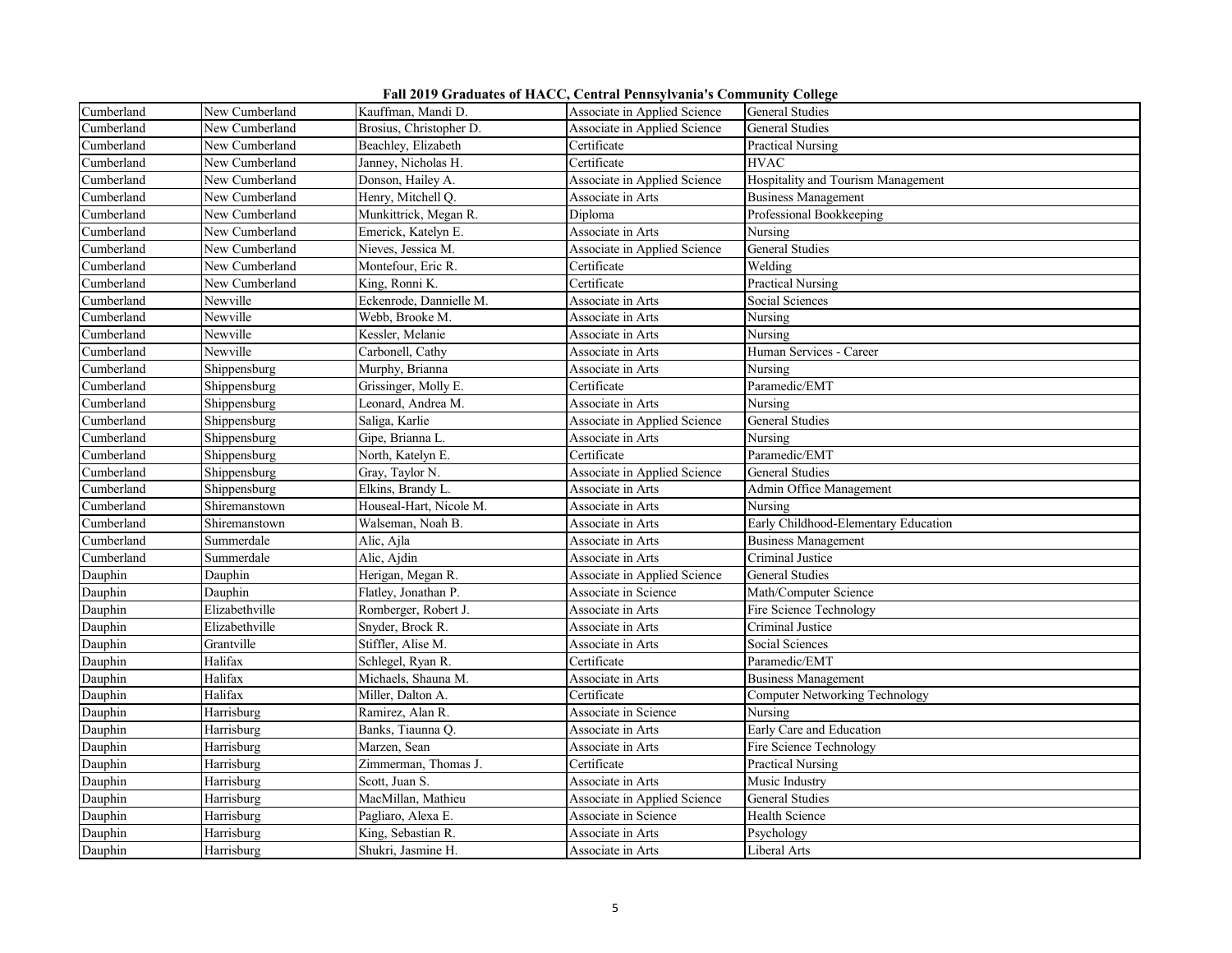| Fall 2019 Graduates of HACC, Central Pennsylvania's Community College |  |  |  |  |
|-----------------------------------------------------------------------|--|--|--|--|
|-----------------------------------------------------------------------|--|--|--|--|

| Dauphin | Harrisburg | Eshelman, Mary E.           | Associate in Arts            | Nursing                        |
|---------|------------|-----------------------------|------------------------------|--------------------------------|
| Dauphin | Harrisburg | McCowin, Tyeesha            | Associate in Arts            | Human Services - Career        |
| Dauphin | Harrisburg | Agasti, Khem                | Associate in Applied Science | General Studies                |
| Dauphin | Harrisburg | Alhayek, Amar               | Associate in Arts            | Marketing                      |
| Dauphin | Harrisburg | Nengite, Chizoba V.         | Associate in Arts            | Social Sciences                |
| Dauphin | Harrisburg | Hunt, Dinnah D.             | Associate in Arts            | Nursing                        |
| Dauphin | Harrisburg | Orosco, Tyisha              | Associate in Science         | Communication                  |
| Dauphin | Harrisburg | Dietrich, Trent J.          | Associate in Science         | Pre-Health Professions         |
| Dauphin | Harrisburg | Fox, Amber N.               | Certificate                  | <b>Practical Nursing</b>       |
| Dauphin | Harrisburg | Adhikari, Ram               | Diploma                      | Professional Bookkeeping       |
| Dauphin | Harrisburg | Titus, Patricia A.          | Associate in Arts            | Criminal Justice               |
| Dauphin | Harrisburg | Covert, Hannah              | Associate in Arts            | <b>General Studies</b>         |
| Dauphin | Harrisburg | Allen, Dollea N.            | Associate in Applied Science | General Studies                |
| Dauphin | Harrisburg | Ortiz, Angelita             | Associate in Arts            | Nursing                        |
| Dauphin | Harrisburg | McNeal, Trevor J.           | Associate in Applied Science | <b>HVAC</b>                    |
| Dauphin | Harrisburg | Felix, Helena C.            | Associate in Arts            | <b>Business Administration</b> |
| Dauphin | Harrisburg | Ayad, Meritt M.             | Associate in Arts            | <b>Business Administration</b> |
| Dauphin | Harrisburg | Mayorga Castellanos, Janeth | Associate in Arts            | Social Sciences                |
| Dauphin | Harrisburg | Hoover, Joseph K.           | Associate in Science         | <b>Business Administration</b> |
| Dauphin | Harrisburg | Grubb, Dana R.              | Associate in Arts            | Paralegal Studies              |
| Dauphin | Harrisburg | Allam, Mohamed H.           | Associate in Applied Science | Web Development & Design       |
| Dauphin | Harrisburg | Fox, Alec T.                | Certificate                  | Paramedic/EMT                  |
| Dauphin | Harrisburg | Stumpf, Erica C.            | Associate in Arts            | Marketing                      |
| Dauphin | Harrisburg | Murcavage, Chase M.         | Associate in Applied Science | Industrial Technology          |
| Dauphin | Harrisburg | Jones, Malanie              | Associate in Applied Science | General Studies                |
| Dauphin | Harrisburg | Ellis, Cody W.              | Associate in Arts            | Biology                        |
| Dauphin | Harrisburg | Wilkerson, Lamarr           | Associate in Arts            | <b>Business Management</b>     |
| Dauphin | Harrisburg | Alzabdani, Ali              | Associate in Arts            | Marketing                      |
| Dauphin | Harrisburg | Peters, Logan K.            | Associate in Applied Science | <b>HVAC</b>                    |
| Dauphin | Harrisburg | Sauls, Keith G.             | Certificate                  | <b>Electrical Technology</b>   |
| Dauphin | Harrisburg | Weik, Jillian M.            | Associate in Arts            | Nursing                        |
| Dauphin | Harrisburg | Wagner, Brandon T.          | Associate in Arts            | Nursing                        |
| Dauphin | Harrisburg | Wright, Jasmine M.          | Associate in Arts            | <b>General Studies</b>         |
| Dauphin | Harrisburg | Okereke, Cynthia            | Associate in Arts            | <b>Business Administration</b> |
| Dauphin | Harrisburg | Wafa, Marriam               | Associate in Applied Science | General Studies                |
| Dauphin | Harrisburg | Pyle, Monique E.            | Certificate                  | <b>Practical Nursing</b>       |
| Dauphin | Harrisburg | Boylan, Matthew P.          | Associate in Arts            | <b>Business Administration</b> |
| Dauphin | Harrisburg | Hubbard, Heidi              | Associate in Applied Science | Health Science                 |
| Dauphin | Harrisburg | Alahmar, Ali                | Associate in Arts            | Marketing                      |
| Dauphin | Harrisburg | Shipi, Beatrice E.          | Certificate                  | Practical Nursing              |
| Dauphin | Harrisburg | Harris, Antoine             | Associate in Arts            | <b>Business Management</b>     |
| Dauphin | Harrisburg | Fuller, Kaylee D.           | Associate in Arts            | General Studies                |
| Dauphin | Harrisburg | Hima-Souley, Oumoulker      | Associate in Arts            | <b>International Studies</b>   |
| Dauphin | Harrisburg | Bartlebaugh, Christie       | Associate in Arts            | Nursing                        |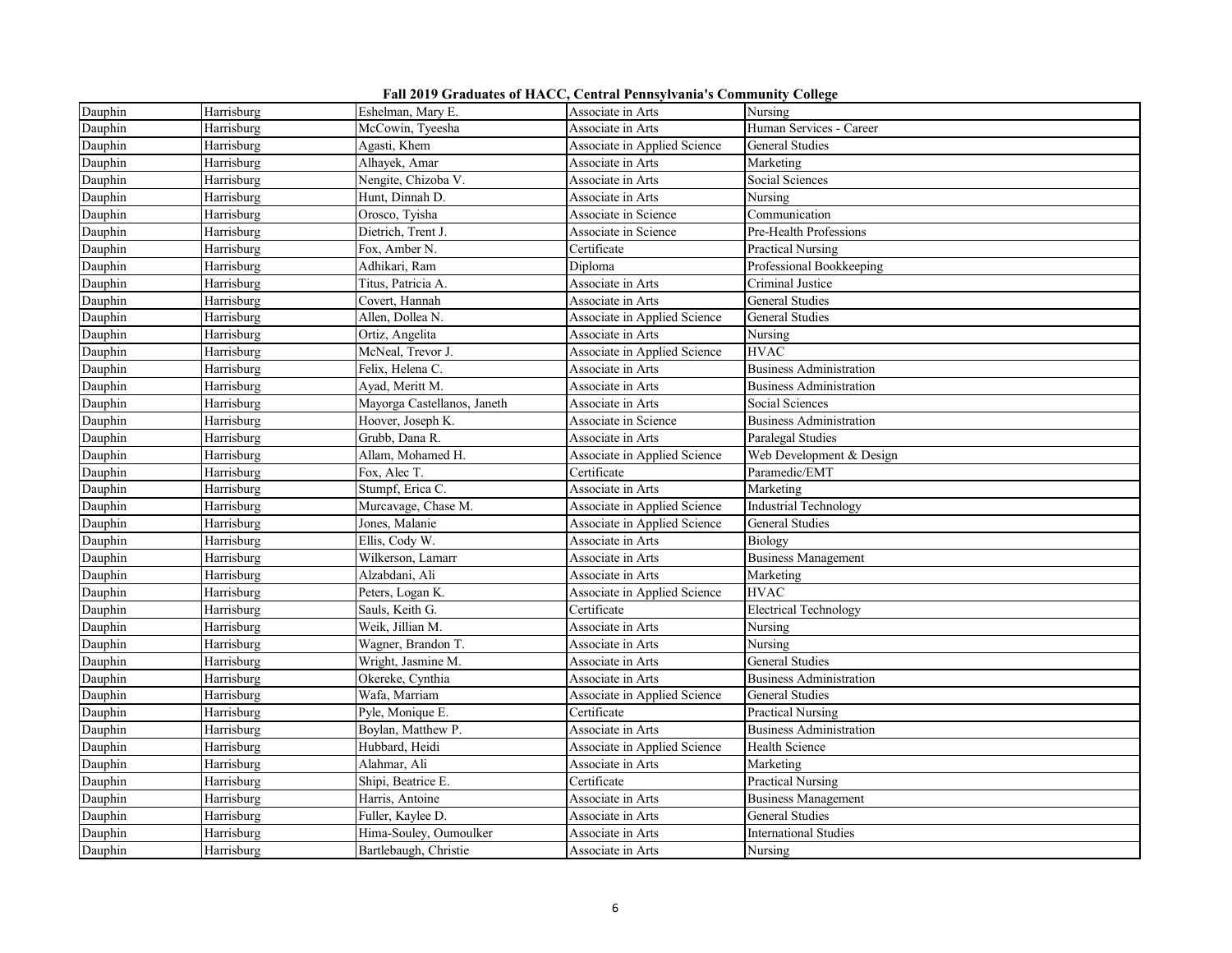|  |  |  |  | Fall 2019 Graduates of HACC, Central Pennsylvania's Community College |
|--|--|--|--|-----------------------------------------------------------------------|
|--|--|--|--|-----------------------------------------------------------------------|

| Dauphin | Harrisburg | Weitkamp, Abigail M.           | Associate in Science         | Nursing                               |
|---------|------------|--------------------------------|------------------------------|---------------------------------------|
| Dauphin | Harrisburg | Schargorodsky, Alex            | Associate in Applied Science | General Studies                       |
| Dauphin | Harrisburg | Hain, Alexander D.             | Certificate                  | <b>HVAC</b>                           |
| Dauphin | Harrisburg | Bastida, Jessica N.            | Certificate                  | <b>Practical Nursing</b>              |
| Dauphin | Harrisburg | Edwards, Tanner R.             | Associate in Applied Science | <b>Computer Networking Technology</b> |
| Dauphin | Harrisburg | Mione, Jennifer F.             | Associate in Applied Science | <b>General Studies</b>                |
| Dauphin | Harrisburg | Jones, Kenard                  | Associate in Applied Science | <b>Industrial Technology</b>          |
| Dauphin | Harrisburg | Dahal, Tara N.                 | Associate in Applied Science | Electrical Technology                 |
| Dauphin | Harrisburg | Hamidou, Amadou                | Associate in Applied Science | General Studies                       |
| Dauphin | Harrisburg | Hawkins, Alexis R.             | Certificate                  | Practical Nursing                     |
| Dauphin | Harrisburg | Monger, Kritika                | Associate in Science         | Nursing                               |
| Dauphin | Harrisburg | Bambile, Madeleine Raissa N.   | Associate in Arts            | <b>Business Administration</b>        |
| Dauphin | Harrisburg | Nguyen, Tin T.                 | Associate in Arts            | <b>Business Administration</b>        |
| Dauphin | Harrisburg | Johnson, Tamia R.              | Certificate                  | Practical Nursing                     |
| Dauphin | Harrisburg | Liriano Aquino, Angelys        | Associate in Arts            | Paralegal Studies                     |
| Dauphin | Harrisburg | Muhaimid, Hassan               | Associate in Arts            | Marketing                             |
| Dauphin | Harrisburg | Baer, Andrew M.                | Associate in Arts            | Social Sciences                       |
| Dauphin | Harrisburg | Yanchenko, Yana                | Certificate                  | Practical Nursing                     |
| Dauphin | Harrisburg | Maynor, Joshua M.              | Diploma                      | Music Audio & Recording Technology    |
| Dauphin | Harrisburg | Johnson, Oksean                | Associate in Applied Science | General Studies                       |
| Dauphin | Harrisburg | Trimmer, Kirsten               | Certificate                  | Practical Nursing                     |
| Dauphin | Harrisburg | Ruppert, Patrick J.            | Associate in Applied Science | <b>Computer Information Systems</b>   |
| Dauphin | Harrisburg | Moumouni Hassane, Abdoul Kadri | Associate in Arts            | Liberal Arts                          |
| Dauphin | Harrisburg | Lewis, Tabitha K.              | Associate in Fine Arts       | Theatre                               |
| Dauphin | Harrisburg | Brooks, Cindy L.               | Certificate                  | <b>Practical Nursing</b>              |
| Dauphin | Harrisburg | Dixon, Roderick C.             | Associate in Fine Arts       | Photography                           |
| Dauphin | Harrisburg | Fox Bowen, Chrishon J.         | Associate in Arts            | Art                                   |
| Dauphin | Harrisburg | Agasti, Khem                   | Associate in Science         | <b>Computer Information Security</b>  |
| Dauphin | Harrisburg | Campos, Kimberly A.            | Associate in Arts            | Criminal Justice                      |
| Dauphin | Harrisburg | Lemos, Ashley C.               | Certificate                  | Practical Nursing                     |
| Dauphin | Harrisburg | Smith, Jillian R.              | Associate in Arts            | <b>Business Administration</b>        |
| Dauphin | Harrisburg | Henein, Girgis                 | Associate in Applied Science | Electrical Technology                 |
| Dauphin | Harrisburg | DeLoatch, Leah M.              | Certificate                  | Culinary Arts Catering                |
| Dauphin | Harrisburg | Hamilton, Melanie D.           | Associate in Arts            | Nursing                               |
| Dauphin | Harrisburg | Leppla, Jennifer M.            | Associate in Arts            | Criminal Justice                      |
| Dauphin | Harrisburg | Medatia, Karishma              | Associate in Arts            | General Studies                       |
| Dauphin | Harrisburg | Krouse, Joanna N.              | Associate in Arts            | Nursing                               |
| Dauphin | Harrisburg | Galloway, Hunter J.            | Associate in Applied Science | General Studies                       |
| Dauphin | Harrisburg | Gaspang, Jessika R.            | Associate in Arts            | Social Sciences                       |
| Dauphin | Harrisburg | Almuzayn, Taqi                 | Associate in Arts            | Marketing                             |
| Dauphin | Harrisburg | Ayad, Meiry M.                 | Associate in Science         | <b>Business Administration</b>        |
| Dauphin | Harrisburg | Forbes, Natasha P.             | Associate in Arts            | Nursing                               |
| Dauphin | Harrisburg | Cassatt, Taylor M.             | Associate in Science         | Nursing                               |
| Dauphin | Harrisburg | Skinner, Sabrina J.            | Associate in Arts            | Culinary Arts                         |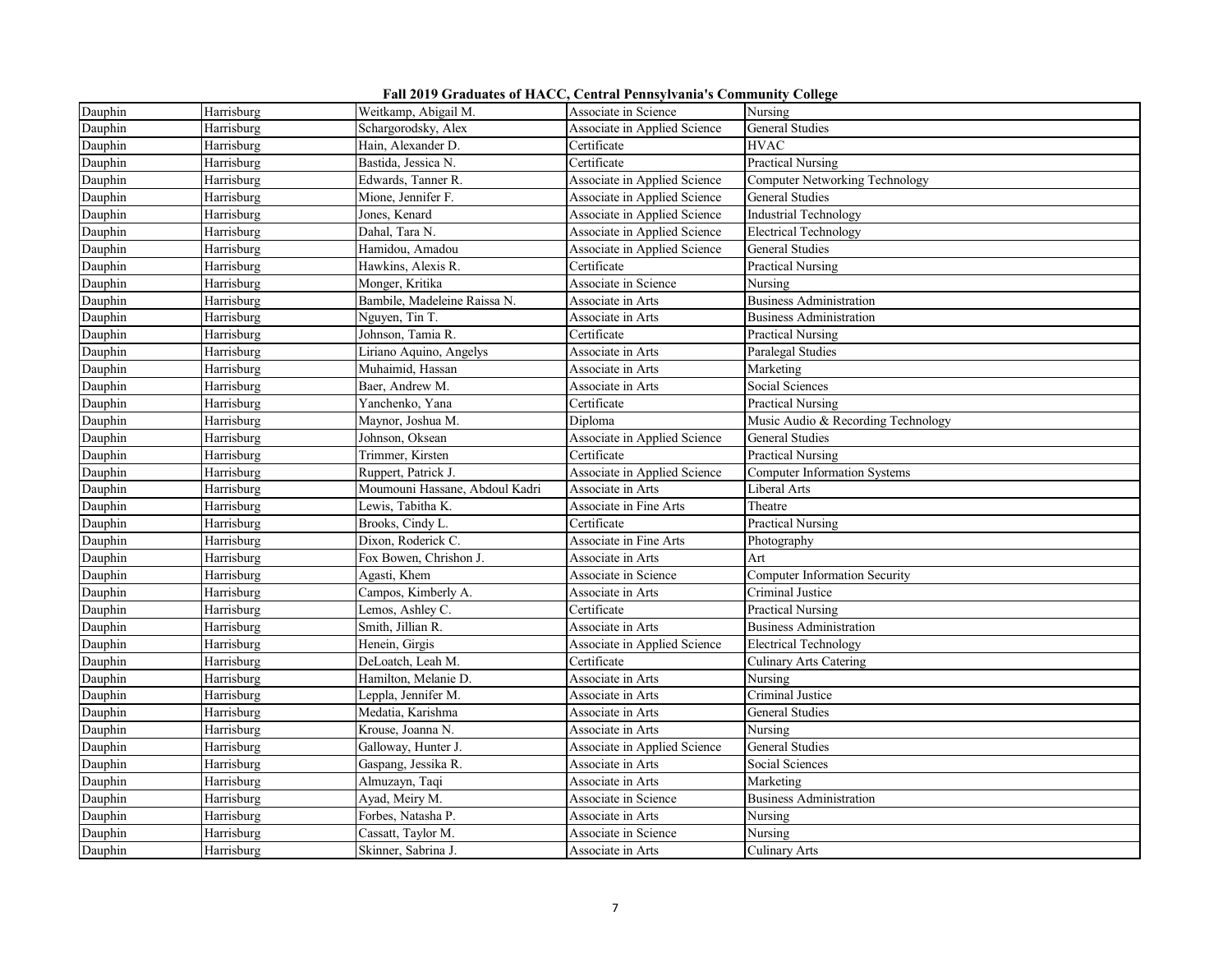| Fall 2019 Graduates of HACC, Central Pennsylvania's Community College |  |  |  |  |
|-----------------------------------------------------------------------|--|--|--|--|
|-----------------------------------------------------------------------|--|--|--|--|

| Dauphin | Harrisburg  | Scales, Jasmine N.         | Associate in Applied Science | General Studies                       |
|---------|-------------|----------------------------|------------------------------|---------------------------------------|
| Dauphin | Harrisburg  | Rochat, Laurel B.          | Certificate                  | Baking and Pastry Arts                |
| Dauphin | Harrisburg  | Sidibe, Aissa              | Associate in Science         | Communication                         |
| Dauphin | Harrisburg  | Elgharib, Saloua           | Associate in Arts            | Nursing                               |
| Dauphin | Harrisburg  | Alshaqaq, Zaynab H.        | Associate in Arts            | Hospitality and Tourism Management    |
| Dauphin | Harrisburg  | McEwan, Hasina             | Associate in Applied Science | Radiology Informatics                 |
| Dauphin | Harrisburg  | Nguyen, Charles T.         | Associate in Applied Science | Industrial Technology                 |
| Dauphin | Harrisburg  | Diep, Viet                 | Certificate                  | Practical Nursing                     |
| Dauphin | Harrisburg  | Low, Kayla M.              | Associate in Arts            | Early Childhood-Elementary Education  |
| Dauphin | Harrisburg  | Shaffner, Tristan L.       | Associate in Science         | Communication                         |
| Dauphin | Harrisburg  | Coleman, Alexandra M.      | Associate in Arts            | Criminal Justice                      |
| Dauphin | Harrisburg  | Greene, Mikayla H.         | Associate in Arts            | Criminal Justice                      |
| Dauphin | Harrisburg  | Ray, Ashley N.             | Certificate                  | Practical Nursing                     |
| Dauphin | Harrisburg  | Snyder, Daniel J.          | Diploma                      | Music Audio & Recording Technology    |
| Dauphin | Harrisburg  | Holloway, Megan            | Certificate                  | Practical Nursing                     |
| Dauphin | Harrisburg  | Stephens, SeAnna M.        | Associate in Arts            | Art                                   |
| Dauphin | Harrisburg  | Randolph, Kierra R.        | Associate in Arts            | Social Services                       |
| Dauphin | Harrisburg  | Iduoze, Nobeghomwan        | Associate in Arts            | Human Services - Career               |
| Dauphin | Harrisburg  | Klein, Maggie C.           | Associate in Applied Science | Admin Office Management               |
| Dauphin | Harrisburg  | Brown, John W.             | Associate in Arts            | <b>Business Studies</b>               |
| Dauphin | Harrisburg  | Gutierrez, Shamira S.      | Associate in Applied Science | <b>Business</b>                       |
| Dauphin | Hershey     | VanTassel, Ashlei B.       | Associate in Arts            | Nursing                               |
| Dauphin | Hershey     | Crum-Ewing, Lutia A.       | Associate in Arts            | Admin Office Management               |
| Dauphin | Hershey     | Crum-Ewing, Sophia A.      | Associate in Arts            | Admin Office Management               |
| Dauphin | Hershey     | Frey, Noah D.              | Associate in Science         | Pre-Health Professions                |
| Dauphin | Hershey     | Aderaw, Biniam             | Associate in Arts            | Web Development & Design              |
| Dauphin | Hershey     | Daniels, Miranda R.        | Associate in Science         | <b>Business Administration</b>        |
| Dauphin | Hershey     | Rodriguez, Kelly           | Associate in Arts            | Nursing                               |
| Dauphin | Hershey     | Lebby, Nicholas O.         | Associate in Applied Science | <b>Business</b>                       |
| Dauphin | Hershey     | Oseghale, Uju              | Associate in Arts            | Nursing                               |
| Dauphin | Hershey     | Kellenberger, Michael S.   | Associate in Science         | <b>Computer Information Security</b>  |
| Dauphin | Hershey     | Portillo Garibay, Pablo E. | Associate in Applied Science | General Studies                       |
| Dauphin | Hershey     | Sweeney, Kariann M.        | Associate in Science         | Psychology                            |
| Dauphin | Highspire   | Joshi, Devyani M.          | Associate in Applied Science | Healthcare Management                 |
| Dauphin | Hummelstown | Wertley, Trystan M.        | Associate in Arts            | <b>General Studies</b>                |
| Dauphin | Hummelstown | Sams, Susan C.             | Associate in Arts            | Nursing                               |
| Dauphin | Hummelstown | Becerra, Yovana            | Associate in Arts            | <b>Business Studies</b>               |
| Dauphin | Hummelstown | Roseman, Tiffany C.        | Associate in Arts            | Nursing                               |
| Dauphin | Hummelstown | Arena, Ann E.              | Associate in Arts            | Paralegal Studies                     |
| Dauphin | Hummelstown | Weiner, Troy               | Associate in Applied Science | <b>Computer Networking Technology</b> |
| Dauphin | Hummelstown | Garlock, Rachel M.         | Associate in Science         | <b>Business Administration</b>        |
| Dauphin | Hummelstown | Morales, Jesenia           | Associate in Arts            | Paralegal Studies                     |
| Dauphin | Hummelstown | Sites, Renae L.            | Associate in Arts            | <b>Business Studies</b>               |
| Dauphin | Hummelstown | Youngling, Heidi           | Certificate                  | <b>Practical Nursing</b>              |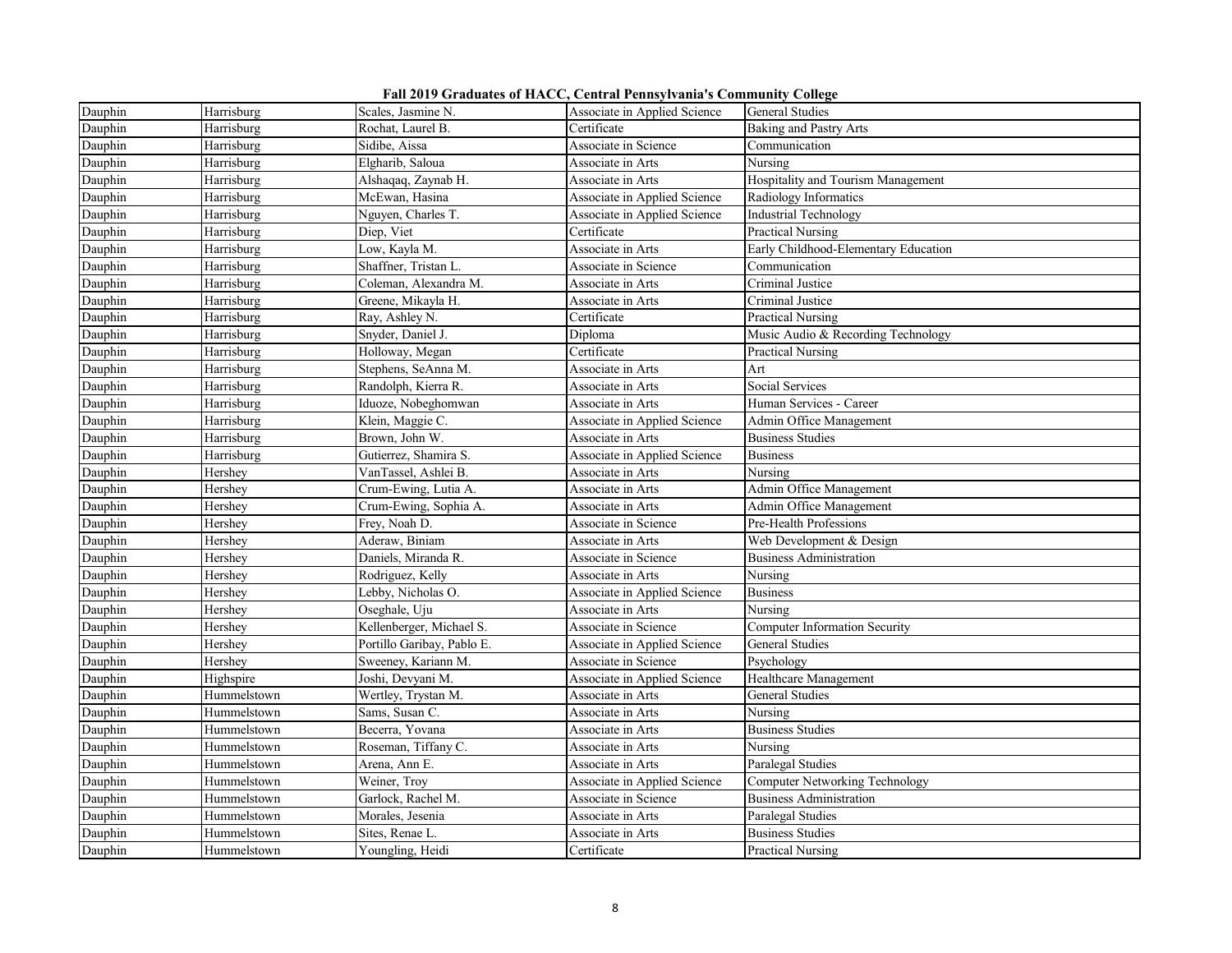|  |  |  |  | Fall 2019 Graduates of HACC, Central Pennsylvania's Community College |
|--|--|--|--|-----------------------------------------------------------------------|
|--|--|--|--|-----------------------------------------------------------------------|

| Dauphin    | Hummelstown     | Miller, Nicole            | Associate in Arts            | Nursing                                        |
|------------|-----------------|---------------------------|------------------------------|------------------------------------------------|
| Dauphin    | Hummelstown     | Hancock, Tyler A.         | Associate in Arts            | Criminal Justice                               |
| Dauphin    | Hummelstown     | Turck, Moriah L.          | Associate in Science         | Nursing                                        |
| Dauphin    | Lykens          | McLenegan, Terrylasia A.  | Associate in Arts            | Early Childhood-Elementary Education           |
| Dauphin    | Lykens          | Flynn, Nikol B.           | Associate in Arts            | Criminal Justice                               |
| Dauphin    | Lykens          | McGuire, Victoria F.      | Associate in Science         | <b>Business Administration</b>                 |
| Dauphin    | Lykens          | Palmer, Eric J.           | Certificate                  | Welding                                        |
| Dauphin    | Lykens          | Sharr, Christopher        | Associate in Applied Science | <b>Computer Information Systems</b>            |
| Dauphin    | Lykens          | Mahoney, Riley J.         | Associate in Applied Science | Graphic and Interactive Design                 |
| Dauphin    | Middletown      | Clukey, Megan M.          | Associate in Arts            | Nursing                                        |
| Dauphin    | Middletown      | Salvador, Clara           | Certificate                  | <b>Practical Nursing</b>                       |
| Dauphin    | Middletown      | Harmon, Bryanna N.        | Associate in Arts            | General Studies                                |
| Dauphin    | Middletown      | Kelly, Charles            | Associate in Applied Science | General Studies                                |
| Dauphin    | Middletown      | Adderley, Bria A.         | Associate in Arts            | Social Sciences                                |
| Dauphin    | Middletown      | Pressel, Nicole L.        | Certificate                  | Web Development & Design                       |
| Dauphin    | Millersburg     | Zerby, Celeste A.         | Associate in Science         | Cardiovascular Technology - Cardiac Sonography |
| Dauphin    | Millersburg     | Louder, Malachi           | Diploma                      | Music Audio & Recording Technology             |
| Dauphin    | Millersburg     | Martin, Jessica N.        | Certificate                  | Paramedic/EMT                                  |
| Dauphin    | Steelton        | Shoenberger, Catherine M. | Associate in Arts            | Health Care Management                         |
| Dauphin    | Steelton        | Flores Arellano, Edith I. | Certificate                  | <b>Practical Nursing</b>                       |
| Dauphin    | Steelton        | Souley, Hamadou           | Associate in Arts            | Criminal Justice                               |
| Dauphin    | Steelton        | Alcantar, Jose            | Associate in Applied Science | Automotive Technology -General Motors ASEP     |
| Dauphin    | Steelton        | Williams, Darwin O.       | Associate in Applied Science | Home and Building Remodeling                   |
| Dauphin    | Steelton        | Kyte, Lateisha J.         | Certificate                  | Practical Nursing                              |
| Dauphin    | Steelton        | Russell, Anna E.          | Associate in Arts            | <b>Business Studies</b>                        |
| Dauphin    | Steelton        | Hodge, Ishmael A.         | Associate in Arts            | <b>Business Administration</b>                 |
| Dauphin    | Wiconisco       | Rafrafi, Keia             | Associate in Arts            | Nursing                                        |
| Franklin   | Chambersburg    | Miracle, Kaeton A.        | Certificate                  | Mechatronics                                   |
| Franklin   | Chambersburg    | Setting, Breenea A.       | Associate in Science         | Nursing                                        |
| Franklin   | Chambersburg    | Trace, Katherine M.       | Associate in Applied Science | <b>General Studies</b>                         |
| Franklin   | Chambersburg    | Davis, AimeeBeth          | Associate in Arts            | <b>Business Studies</b>                        |
| Franklin   | Chambersburg    | McCanns, Kayla C.         | Certificate                  | Paramedic/EMT                                  |
| Franklin   | Chambersburg    | Mitz, Nathan R.           | Associate in Arts            | Nursing                                        |
| Franklin   | Chambersburg    | Epps, Michele L.          | Associate in Arts            | <b>Business Studies</b>                        |
| Franklin   | Chambersburg    | Norcross, Eric S.         | Associate in Arts            | Social Sciences                                |
| Franklin   | Chambersburg    | Myers, Heather M.         | Associate in Arts            | Nursing                                        |
| Franklin   | Chambersburg    | Garcia, Xiomara A.        | Associate in Arts            | Criminal Justice                               |
| Franklin   | Dry Run         | Singley, Alyssa M.        | Certificate                  | Practical Nursing                              |
| Franklin   | Fayetteville    | Jacobson, Samuel          | Associate in Applied Science | Hospitality and Tourism Management             |
| Franklin   | Fayetteville    | Kinney, Alexis V.         | Associate in Arts            | Nursing                                        |
| Franklin   | Greencastle     | Delauter, David E.        | Certificate                  | Paramedic/EMT                                  |
| Franklin   | Greencastle     | Carroll, Kristi N.        | Associate in Arts            | Nursing                                        |
| Huntingdon | Three Springs   | Neil, Hunter D.           | Associate in Applied Science | Electrical Technology                          |
| Juniata    | Mc Alisterville | Schrack, Danielle N.      | Associate in Arts            | Nursing                                        |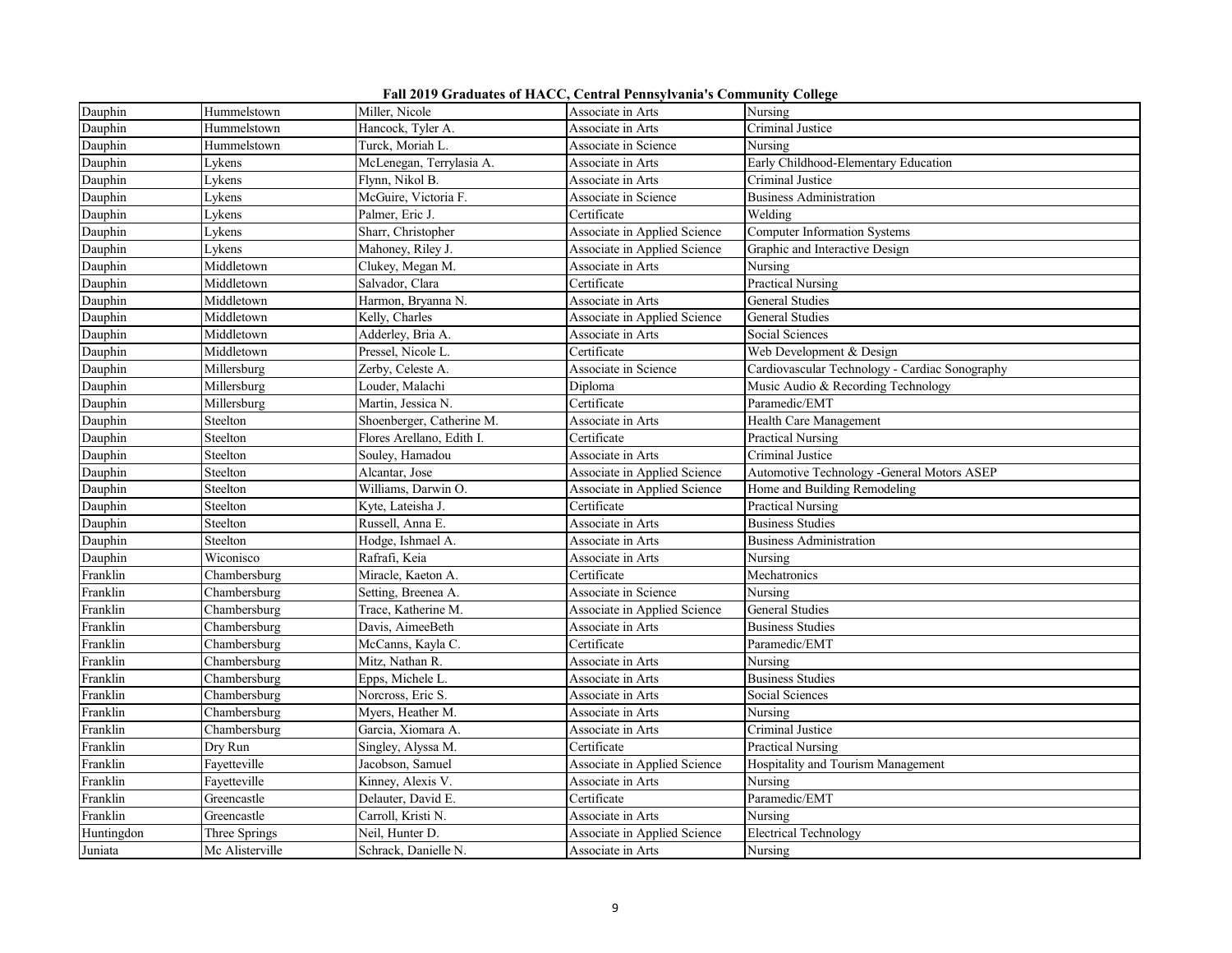|  |  |  |  | Fall 2019 Graduates of HACC, Central Pennsylvania's Community College |
|--|--|--|--|-----------------------------------------------------------------------|
|--|--|--|--|-----------------------------------------------------------------------|

| Juniata   | Mcalisterville  | Denault, Desi S.        | Associate in Arts            | Criminal Justice                   |
|-----------|-----------------|-------------------------|------------------------------|------------------------------------|
| Juniata   | Mifflintown     | Evans, Matthew J.       | Certificate                  | Paramedic/EMT                      |
| Juniata   | Mifflintown     | Zeiders, Hannah J.      | Associate in Arts            | Early Care and Education           |
| Juniata   | Port Royal      | Quirion, David K.       | Associate in Science         | Communication                      |
| Lancaster | Bainbridge      | Garber, Alexis N.       | Associate in Applied Science | <b>Business</b>                    |
| Lancaster | Columbia        | Davis, Brooke L.        | Associate in Arts            | <b>Business Management</b>         |
| Lancaster | Columbia        | Snader, Jeffrey M.      | Associate in Science         | Radiology Informatics              |
| Lancaster | Columbia        | Graver, Brittany N.     | Associate in Arts            | Criminal Justice                   |
| Lancaster | Columbia        | Crouse, Jeremy D.       | Associate in Arts            | Marketing                          |
| Lancaster | Columbia        | Gonzalez, Rangers       | Associate in Arts            | Nursing                            |
| Lancaster | Denver          | Steffy, Shannon R.      | Associate in Arts            | <b>Business Administration</b>     |
| Lancaster | Denver          | Hall, Eddie             | Associate in Arts            | <b>Business Administration</b>     |
| Lancaster | Denver          | Milligan, Sarah R.      | Associate in Arts            | <b>Business Management</b>         |
| Lancaster | Denver          | Lee, Pahua              | Associate in Arts            | Nursing                            |
| Lancaster | Denver          | Lamicela, Beth C.       | Certificate                  | <b>Practical Nursing</b>           |
| Lancaster | Denver          | Aumen, Rebecca E.       | Associate in Arts            | Early Care and Education           |
| Lancaster | Denver          | Turner, Daniel E.       | Associate in Arts            | General Studies                    |
| Lancaster | East Petersburg | Stewart, Jennifer N.    | Associate in Arts            | Nursing                            |
| Lancaster | East Petersburg | Bunty, Carly J.         | Associate in Arts            | <b>Business Management</b>         |
| Lancaster | East Petersburg | Alexander, Douglas B.   | Associate in Arts            | <b>Business Management</b>         |
| Lancaster | Elizabethtown   | Kautz, Misti            | Certificate                  | Practical Nursing                  |
| Lancaster | Elizabethtown   | Goody, Bryan J.         | Associate in Arts            | Psychology                         |
| Lancaster | Elizabethtown   | Thach, Carol H.         | Associate in Arts            | Nursing                            |
| Lancaster | Elizabethtown   | Molloy, Alyssa M.       | Associate in Applied Science | General Studies                    |
| Lancaster | Elizabethtown   | Imler, Shayla           | Certificate                  | Practical Nursing                  |
| Lancaster | Elizabethtown   | Fanus, Kathryn E.       | Certificate                  | Practical Nursing                  |
| Lancaster | Ephrata         | Getz, Kelsi S.          | Associate in Arts            | <b>Business Studies</b>            |
| Lancaster | Ephrata         | Swinko, Todd            | Associate in Arts            | <b>Business Management</b>         |
| Lancaster | Ephrata         | Thomas, Joseph T.       | Associate in Arts            | <b>Business Management</b>         |
| Lancaster | Ephrata         | Pinto, Jorge L.         | Associate in Arts            | Nursing                            |
| Lancaster | Ephrata         | Baker, Melanie L.       | Certificate                  | <b>Practical Nursing</b>           |
| Lancaster | Ephrata         | Fisher, Amy E.          | Associate in Science         | Psychology                         |
| Lancaster | Ephrata         | Stahl, Nicole M.        | Associate in Arts            | Hospitality and Tourism Management |
| Lancaster | Ephrata         | Parfitt, Rachel         | Associate in Applied Science | General Studies                    |
| Lancaster | Ephrata         | Strubel, Nathan         | Associate in Applied Science | <b>Business</b>                    |
| Lancaster | Ephrata         | Xiong, Emily            | Associate in Arts            | Nursing                            |
| Lancaster | Ephrata         | Kiefer, Mike            | Certificate                  | Paramedic/EMT                      |
| Lancaster | Ephrata         | Musser, Tiffany N.      | Associate in Science         | Nursing                            |
| Lancaster | Ephrata         | Eby, Tara J.            | Associate in Arts            | <b>Business Administration</b>     |
| Lancaster | Ephrata         | Juke, Begna D.          | Associate in Science         | Nursing                            |
| Lancaster | Ephrata         | Stoltzfus, Crystal D.   | Certificate                  | Practical Nursing                  |
| Lancaster | Ephrata         | Cuthbert, Chonchanok T. | Certificate                  | Practical Nursing                  |
| Lancaster | Ephrata         | Briggeman, Daniel C.    | Associate in Arts            | <b>Business Management</b>         |
| Lancaster | Ephrata         | Doncheva, Tsveta S.     | Associate in Arts            | <b>International Studies</b>       |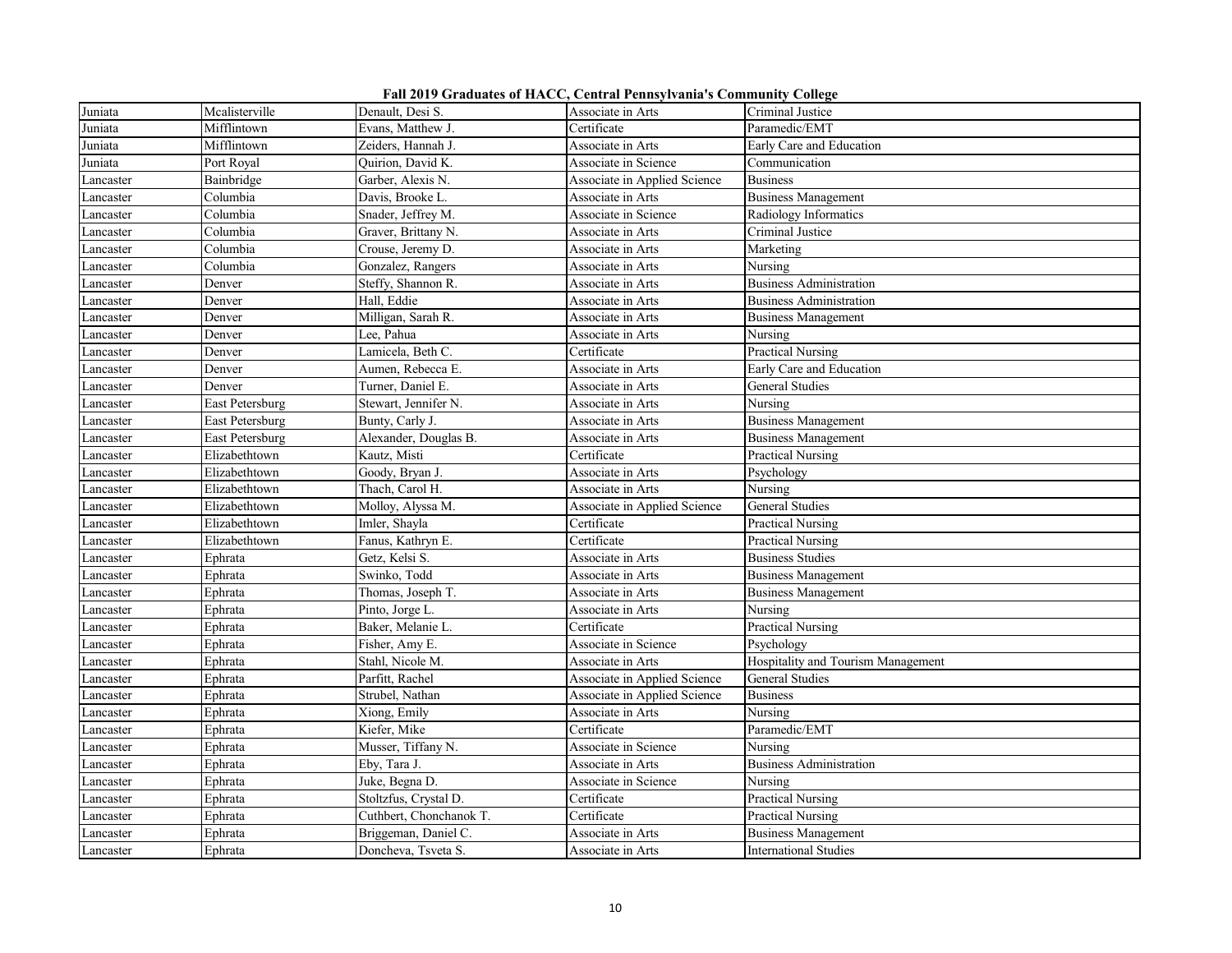|  |  |  |  | Fall 2019 Graduates of HACC, Central Pennsylvania's Community College |
|--|--|--|--|-----------------------------------------------------------------------|
|--|--|--|--|-----------------------------------------------------------------------|

| Lancaster | Gordonville | Minnick, Dakota J.        | Associate in Arts            | Nursing                                                        |
|-----------|-------------|---------------------------|------------------------------|----------------------------------------------------------------|
| Lancaster | Holtwood    | Weidman, Brittany E.      | Certificate                  | <b>Practical Nursing</b>                                       |
| Lancaster | Kirkwood    | Broderick, Christopher A. | Associate in Applied Science | General Studies                                                |
| Lancaster | Lancaster   | Guest, Kaitlyne J.        | Associate in Applied Science | General Studies                                                |
| Lancaster | Lancaster   | Burton, Chansity E.       | Associate in Arts            | Business Administration                                        |
| Lancaster | Lancaster   | Rayford, Melvin           | Associate in Science         | Pre-Health Professions                                         |
| Lancaster | Lancaster   | Franco, Monica            | Associate in Science         | Cardiovascular Technology - Invasive Cardiovascular Technology |
| Lancaster | Lancaster   | Bevins, Susanah J.        | Associate in Applied Science | Radiology Informatics                                          |
| Lancaster | Lancaster   | Tereffe, Mehretu K.       | Associate in Applied Science | <b>Computer Networking Technology</b>                          |
| Lancaster | Lancaster   | Smith, Katrina A.         | Associate in Arts            | Paralegal Studies                                              |
| Lancaster | Lancaster   | Zetti, Ann M.             | Associate in Science         | <b>Computer Information Security</b>                           |
| Lancaster | Lancaster   | Rojas, Guadalupe          | Associate in Applied Science | General Studies                                                |
| Lancaster | Lancaster   | Lowden, Walaysa C.        | Associate in Arts            | Criminal Justice                                               |
| Lancaster | Lancaster   | Bresaw, Kathryn R.        | Diploma                      | Geospatial Technology                                          |
| Lancaster | Lancaster   | Cobb, Jasmine S.          | Associate in Arts            | Nursing                                                        |
| Lancaster | Lancaster   | Hollis, Erin E.           | Associate in Arts            | Nursing                                                        |
| Lancaster | Lancaster   | Aungst, John R.           | Associate in Applied Science | <b>Business</b>                                                |
| Lancaster | Lancaster   | King, Savannah C.         | Certificate                  | Professional Bookkeeping                                       |
| Lancaster | Lancaster   | Bagapuro, Graeme          | Associate in Arts            | Nursing                                                        |
| Lancaster | Lancaster   | Simpkins, Sadow L         | Certificate                  | <b>Practical Nursing</b>                                       |
| Lancaster | Lancaster   | Weida, Peter              | Associate in Science         | Pre-Health Professions                                         |
| Lancaster | Lancaster   | Rodgers, Sloane A.        | Associate in Science         | Nursing                                                        |
| Lancaster | Lancaster   | Kilheffer, Kristine       | Certificate                  | <b>Practical Nursing</b>                                       |
| Lancaster | Lancaster   | Reid, Nykiria             | Associate in Applied Science | General Studies                                                |
| Lancaster | Lancaster   | King, Elizabeth           | Associate in Arts            | Nursing                                                        |
| Lancaster | Lancaster   | Woodson, Alyna L.         | Associate in Arts            | General Studies                                                |
| Lancaster | Lancaster   | Dise, Lindsey R.          | Associate in Science         | Cardiovascular Technology - Cardiac Sonography                 |
| Lancaster | Lancaster   | Mitchell, Julia           | Associate in Science         | Psychology                                                     |
| Lancaster | Lancaster   | Wiegand, Erin             | Certificate                  | <b>Practical Nursing</b>                                       |
| Lancaster | Lancaster   | Hearren, Alvia            | Certificate                  | Paralegal Studies                                              |
| Lancaster | Lancaster   | Freed, Angela Y.          | Associate in Applied Science | <b>Business</b>                                                |
| Lancaster | Lancaster   | Moncarz, Beth S.          | Associate in Arts            | Nursing                                                        |
| Lancaster | Lancaster   | Kubasek, Elizabeth A.     | Associate in Arts            | Health Care Management                                         |
| Lancaster | Lancaster   | Kamanu, Daniel I.         | Associate in Arts            | Nursing                                                        |
| Lancaster | Lancaster   | Reed, Steve W.            | Associate in Arts            | <b>Computer Information Systems</b>                            |
| Lancaster | Lancaster   | Rios, Natacha L.          | Associate in Arts            | General Studies                                                |
| Lancaster | Lancaster   | Ost, Kristin E.           | Associate in Arts            | Nursing                                                        |
| Lancaster | Lancaster   | Lee, Ian P.               | Associate in Arts            | <b>General Studies</b>                                         |
| Lancaster | Lancaster   | Long, Elizabeth S.        | Certificate                  | Practical Nursing                                              |
| Lancaster | Lancaster   | Gibson, Olivia M.         | Associate in Applied Science | <b>General Studies</b>                                         |
| Lancaster | Lancaster   | Bennett-Glenn, Kimberly   | Associate in Applied Science | <b>Business</b>                                                |
| Lancaster | Lancaster   | Geiger, Kimberly R.       | Associate in Applied Science | Wellness and Health Promotion                                  |
| Lancaster | Lancaster   | Tran, Tam V.              | Associate in Science         | Math/Computer Science                                          |
| Lancaster | Lancaster   | Magana, Briana            | Associate in Arts            | Nursing                                                        |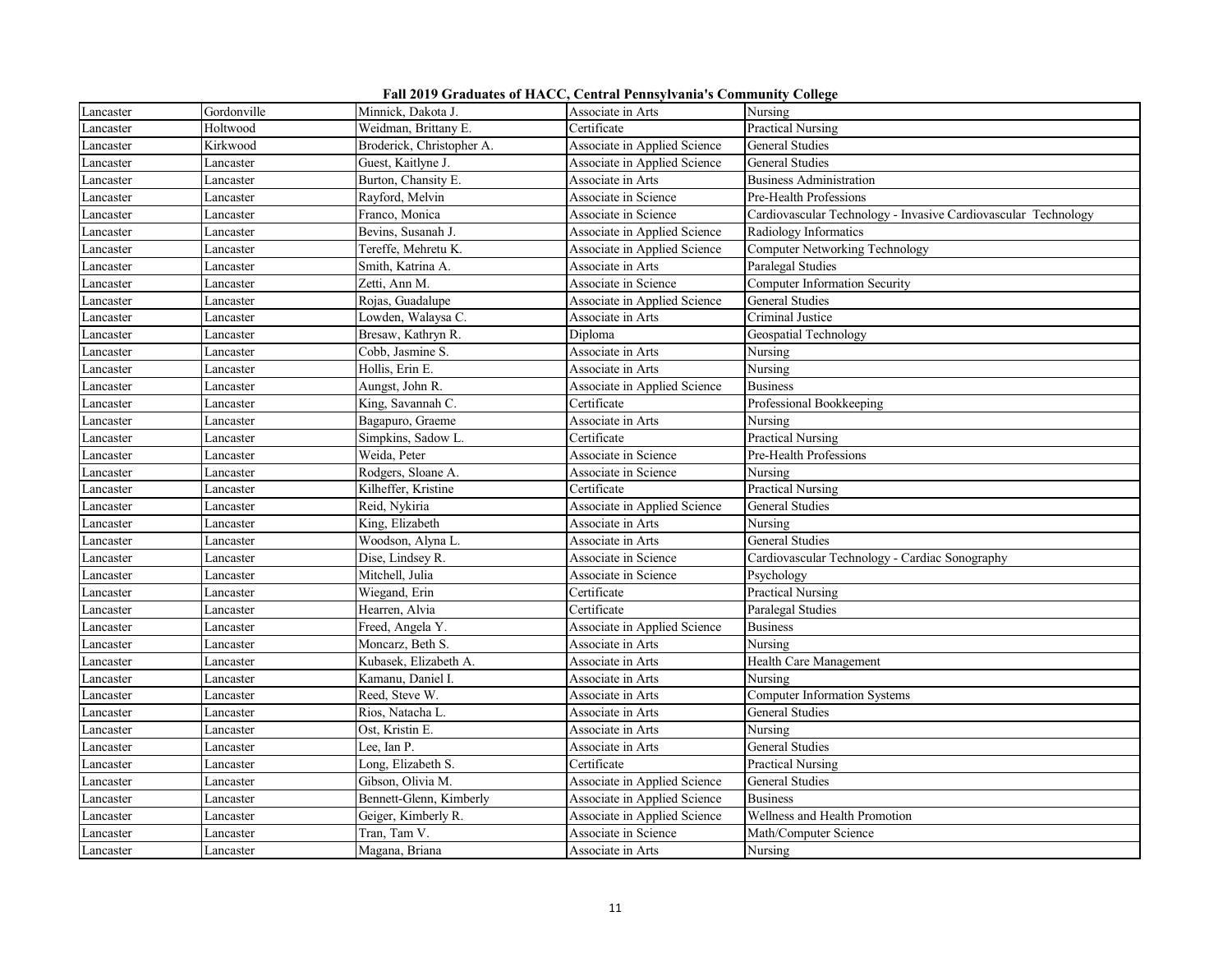| Fall 2019 Graduates of HACC, Central Pennsylvania's Community College |  |  |  |  |
|-----------------------------------------------------------------------|--|--|--|--|
|-----------------------------------------------------------------------|--|--|--|--|

| Lancaster | Lancaster   | Tereffe, Miraf K.            | Associate in Arts            | Nursing                                        |
|-----------|-------------|------------------------------|------------------------------|------------------------------------------------|
| Lancaster | Lancaster   | Gallagher, Gloria M.         | Associate in Arts            | Human Services - Career                        |
| Lancaster | Lancaster   | Shirk, Nichole R.            | Associate in Applied Science | Early Care and Education                       |
| Lancaster | Lancaster   | Uk, Dim Z.                   | Associate in Applied Science | <b>General Studies</b>                         |
| Lancaster | Lancaster   | Franklin, Breunnia E.        | Associate in Arts            | Gerontology                                    |
| Lancaster | Lancaster   | Bossman, Emelia A.           | Certificate                  | <b>Practical Nursing</b>                       |
| Lancaster | Lancaster   | Culbreth, Roger A.           | Associate in Arts            | <b>Business Management</b>                     |
| Lancaster | Lancaster   | Zhang, Wei                   | Associate in Applied Science | <b>Business</b>                                |
| Lancaster | Lancaster   | Allison, Carly E.            | Associate in Arts            | <b>Business Administration</b>                 |
| Lancaster | Lancaster   | Taiwo, Dorcas                | Associate in Arts            | Nursing                                        |
| Lancaster | Lancaster   | McKenney, Kelly A.           | Associate in Arts            | Nursing                                        |
| Lancaster | Lancaster   | Nieves, Lizmarie D.          | Associate in Arts            | Early Childhood-Elementary Education           |
| Lancaster | Lancaster   | Liranzo, Maria               | Certificate                  | Web Development & Design                       |
| Lancaster | Lancaster   | Tannehill, Ryan              | Associate in Arts            | Social Sciences                                |
| Lancaster | Lancaster   | Fillmore, Kiara L.           | Certificate                  | <b>Practical Nursing</b>                       |
| Lancaster | Lancaster   | Dafonseca, Deling K.         | Associate in Applied Science | General Studies                                |
| Lancaster | Lancaster   | Joseph, Alex                 | Associate in Arts            | <b>Business Administration</b>                 |
| Lancaster | Lancaster   | Poff, Paul K.                | Associate in Science         | Cardiovascular Technology - Cardiac Sonography |
| Lancaster | Lancaster   | Crable, Mary D.              | Associate in Arts            | Psychology                                     |
| Lancaster | Lancaster   | Gruber, Samantha A.          | Associate in Arts            | Art                                            |
| Lancaster | Lancaster   | Eckman, Anna M.              | Associate in Arts            | Social Sciences                                |
| Lancaster | Lancaster   | Delarocagiron, Angelica Y.   | Associate in Arts            | Psychology                                     |
| Lancaster | Lancaster   | Horn, Chandler E.            | Associate in Arts            | Marketing                                      |
| Lancaster | Landisville | Devine, Kristen L.           | Associate in Arts            | Nursing                                        |
| Lancaster | Landisville | Bradfield, Robert L.         | Associate in Arts            | Criminal Justice                               |
| Lancaster | Leola       | Allgyer, Kayla B.            | Certificate                  | <b>Practical Nursing</b>                       |
| Lancaster | Lititz      | McClenaghan, Grace A.        | Associate in Applied Science | <b>Business</b>                                |
| Lancaster | Lititz      | Alvarez, Robert J.           | Associate in Arts            | Nursing                                        |
| Lancaster | Lititz      | Le, Minh H.                  | Associate in Arts            | <b>Business Administration</b>                 |
| Lancaster | Lititz      | Geib, Erin M.                | Associate in Arts            | Nursing                                        |
| Lancaster | Lititz      | Singleton, Kelly Jo          | Associate in Science         | Communication                                  |
| Lancaster | Lititz      | Schnupp, Ella V.             | Certificate                  | <b>Practical Nursing</b>                       |
| Lancaster | Lititz      | Kongsynonh, Malina J.        | Diploma                      | Gerontology                                    |
| Lancaster | Lititz      | Maurer, Gavin L.             | Associate in Science         | <b>Business Administration</b>                 |
| Lancaster | Lititz      | Chea, Jessica S.             | Associate in Arts            | Nursing                                        |
| Lancaster | Lititz      | Gingrich, Kyle M.            | Associate in Arts            | <b>Business Management</b>                     |
| Lancaster | Lititz      | Rowe, Lori                   | Associate in Applied Science | Early Care and Education                       |
| Lancaster | Lititz      | Burke, Paige N.              | Certificate                  | <b>Practical Nursing</b>                       |
| Lancaster | Lititz      | Claar, Kristen N.            | Associate in Applied Science | General Studies                                |
| Lancaster | Lititz      | Arauz, Luis D.               | Associate in Arts            | Early Care and Education                       |
| Lancaster | Lititz      | Hutchison, Donna S.          | Associate in Applied Science | Radiology Informatics                          |
| Lancaster | Lititz      | Espenshade, Katie            | Associate in Arts            | Social Sciences                                |
| Lancaster | Lititz      | Figueroa Madera, Leylanys L. | Certificate                  | <b>Practical Nursing</b>                       |
| Lancaster | Manheim     | Inthavong, Skyfa             | Associate in Arts            | <b>Computer Information Systems</b>            |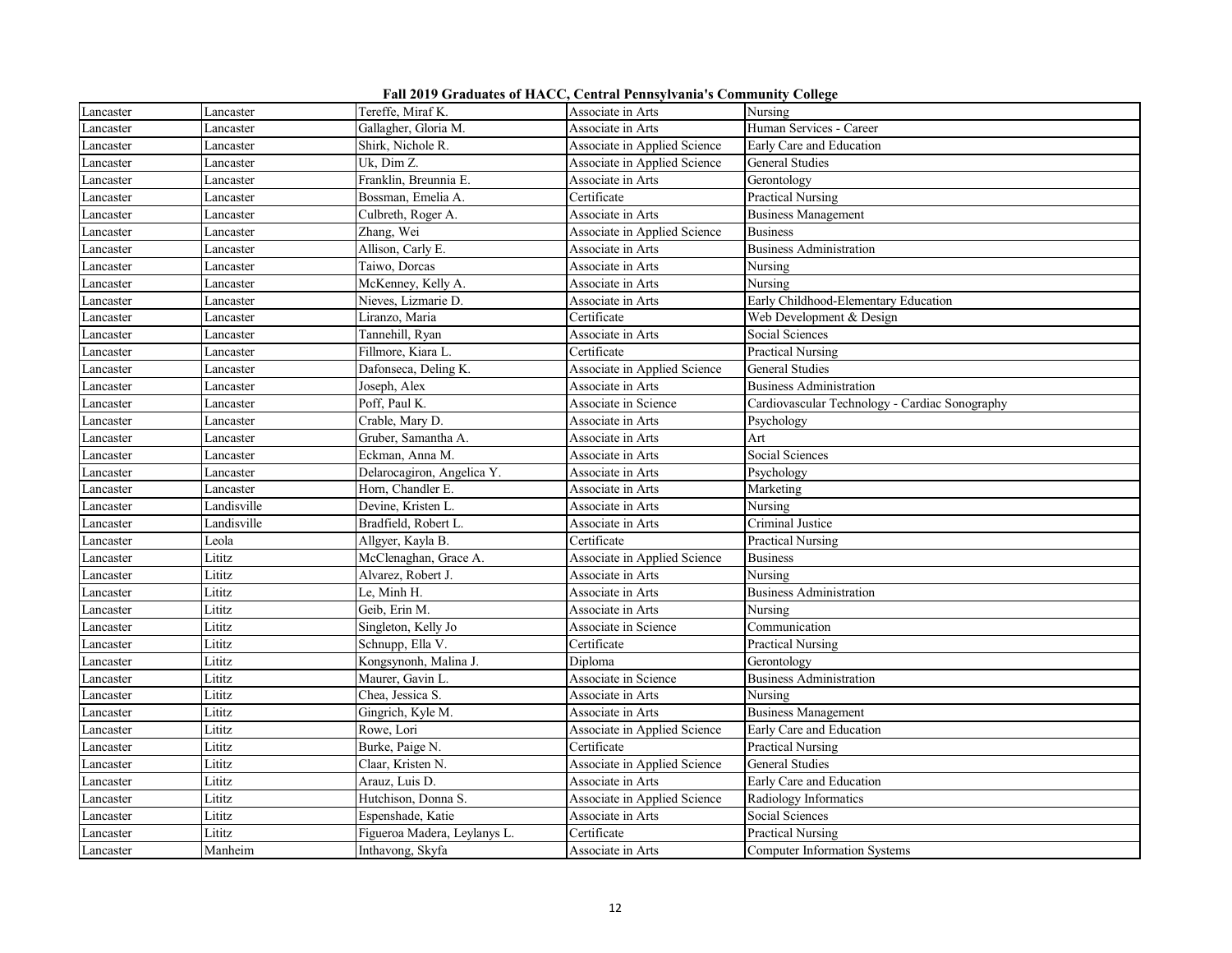|  |  |  |  | Fall 2019 Graduates of HACC, Central Pennsylvania's Community College |
|--|--|--|--|-----------------------------------------------------------------------|
|--|--|--|--|-----------------------------------------------------------------------|

| Lancaster | Manheim        | Watkins, Douglas M.      | Associate in Arts            | Nursing                                        |
|-----------|----------------|--------------------------|------------------------------|------------------------------------------------|
| Lancaster | Manheim        | Urena, Chrissie          | Associate in Arts            | <b>Business Management</b>                     |
| Lancaster | Manheim        | Joyce, Andrew M.         | Associate in Arts            | Criminal Justice                               |
| Lancaster | Manheim        | Walters, Tracey L.       | Associate in Arts            | <b>Business Management</b>                     |
| Lancaster | Marietta       | Gendy, Triza B.          | Associate in Applied Science | <b>General Studies</b>                         |
| Lancaster | Marietta       | Nigatu, Ethiopia T.      | Associate in Applied Science | <b>Computer Information Systems</b>            |
| Lancaster | Marietta       | Woods, April V.          | Certificate                  | Paramedic/EMT                                  |
| Lancaster | Marietta       | Cochran, Kariann V.      | Associate in Arts            | <b>Business Studies</b>                        |
| Lancaster | Millersville   | Morgan, Shannon P.       | Associate in Arts            | Social Sciences                                |
| Lancaster | Mount Joy      | Siejak, Haley E.         | Associate in Science         | Communication                                  |
| Lancaster | Mount Joy      | Smith, Juanita J.        | Associate in Arts            | Social Sciences                                |
| Lancaster | Mount Joy      | Diller, Maxwell A.       | Associate in Arts            | Marketing                                      |
| Lancaster | Mount Joy      | Fioravaniti, Samantha R. | Certificate                  | <b>Practical Nursing</b>                       |
| Lancaster | Mount Joy      | Flowers, Janna L.        | Associate in Arts            | Psychology                                     |
| Lancaster | Mount Joy      | Walter, Cain             | Certificate                  | Web Development & Design                       |
| Lancaster | Mountville     | Edkin, Emily A.          | Associate in Science         | Cardiovascular Technology - Cardiac Sonography |
| Lancaster | Mountville     | Watkins, Elizabeth A.    | Associate in Arts            | Liberal Arts                                   |
| Lancaster | Mountville     | Alvarez, Kenneth M.      | Associate in Science         | <b>Exercise Science</b>                        |
| Lancaster | Mountville     | Gari, Fikiru M.          | Associate in Arts            | Human Services - Career                        |
| Lancaster | New Holland    | Redcay, Samantha J.      | Associate in Arts            | Nursing                                        |
| Lancaster | New Holland    | Dini, Florence L.        | Associate in Arts            | General Studies                                |
| Lancaster | New Holland    | King, Esther R.          | Associate in Arts            | <b>General Studies</b>                         |
| Lancaster | New Holland    | Cox, Katelyn A.          | Associate in Arts            | Nursing                                        |
| Lancaster | New Holland    | Hawthorne, Michael J.    | Associate in Applied Science | <b>General Studies</b>                         |
| Lancaster | New Providence | Haines, Jason R.         | Associate in Applied Science | Computer Networking Technology                 |
| Lancaster | New Providence | Adams, Kristine M.       | Associate in Science         | Communication                                  |
| Lancaster | Peach Bottom   | Yoder, Amber             | Associate in Science         | Cardiovascular Technology - Cardiac Sonography |
| Lancaster | Quarryville    | Herr, Paige S.           | Associate in Applied Science | General Studies                                |
| Lancaster | Quarryville    | Shifflett, Michael J.    | Associate in Arts            | Marketing                                      |
| Lancaster | Quarryville    | Lawson, Alan J.          | Associate in Arts            | Criminal Justice                               |
| Lancaster | Ouarryville    | Constantino, Amber O.    | Associate in Arts            | Early Care and Education                       |
| Lancaster | Quarryville    | Lawson, Alison R.        | Associate in Science         | Communication                                  |
| Lancaster | Ronks          | Kennedy, Angela          | Associate in Science         | Radiology Informatics                          |
| Lancaster | Smoketown      | Nolt, Jill A.            | Associate in Applied Science | <b>Business</b>                                |
| Lancaster | Stevens        | Dheresa, Gerba A.        | Certificate                  | Practical Nursing                              |
| Lancaster | Stevens        | Horst, Sylvia M.         | Associate in Arts            | Psychology                                     |
| Lancaster | Strasburg      | Nelson, Brianna R.       | Certificate                  | <b>Practical Nursing</b>                       |
| Lancaster | Willow Street  | Hauser, Rosa K.          | Associate in Arts            | General Studies                                |
| Lancaster | Willow Street  | Grimm, Kayla             | Associate in Arts            | Nursing                                        |
| Lebanon   | Annville       | Risser, Kate E.          | Associate in Arts            | Nursing                                        |
| Lebanon   | Annville       | Wampler, Amanda J.       | Associate in Arts            | Nursing                                        |
| Lebanon   | Annville       | Cifuentes, Luke D.       | Associate in Arts            | <b>Business Administration</b>                 |
| Lebanon   | Annville       | Speraw, Paul A.          | Associate in Applied Science | <b>Computer Networking Technology</b>          |
| Lebanon   | Campbelltown   | Kilner, Matthew D.       | Associate in Arts            | Political Science                              |
|           |                |                          |                              |                                                |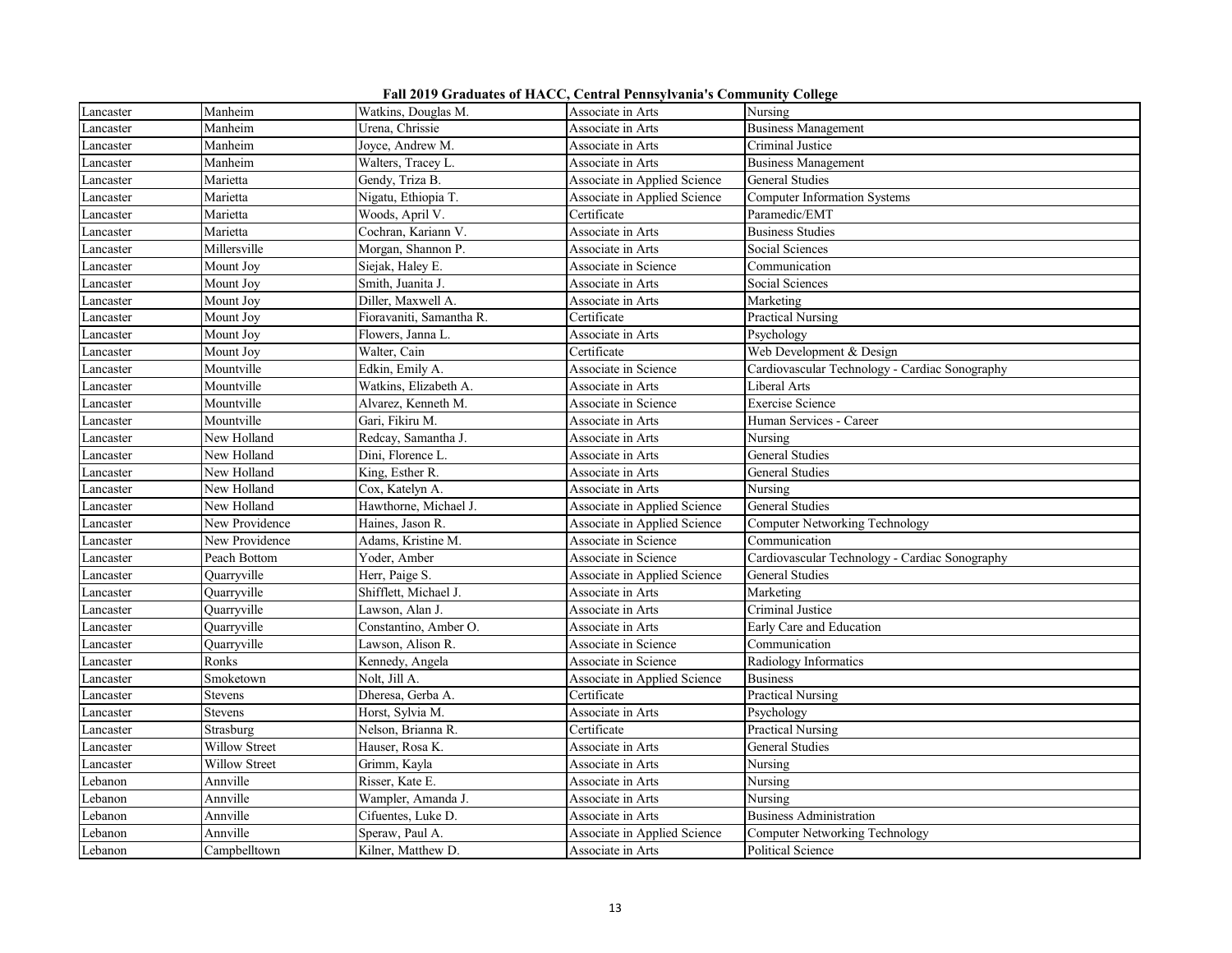|  |  |  |  | Fall 2019 Graduates of HACC, Central Pennsylvania's Community College |
|--|--|--|--|-----------------------------------------------------------------------|
|--|--|--|--|-----------------------------------------------------------------------|

| Lebanon  | Cleona        | Young, Katie           | Associate in Arts            | Social Sciences                                                |
|----------|---------------|------------------------|------------------------------|----------------------------------------------------------------|
| Lebanon  | Cleona        | Brown, Rachel M.       | Certificate                  | <b>Practical Nursing</b>                                       |
| Lebanon  | Cornwall      | Tiffany, Logan M.      | Associate in Arts            | Fire Science Technology                                        |
| Lebanon  | Jonestown     | Mutkus, Ronald S.      | Associate in Applied Science | Computer Networking Technology                                 |
| Lebanon  | Jonestown     | Binkley, Tiffany       | Associate in Applied Science | Radiology Informatics                                          |
| Lebanon  | Jonestown     | Zeigler, Dalton A.     | Associate in Applied Science | Music Business                                                 |
| Lebanon  | Jonestown     | Knamm, Scott A.        | Associate in Arts            | Web Development & Design                                       |
| Lebanon  | Jonestown     | Zeigler, Dalton A.     | Diploma                      | Music Audio & Recording Technology                             |
| Lebanon  | Lebanon       | Espinosa, Betsy M.     | Associate in Arts            | <b>Business Administration</b>                                 |
| Lebanon  | Lebanon       | Hernandez, Karitza J.  | Certificate                  | Practical Nursing                                              |
| Lebanon  | Lebanon       | Dreibelbis, Jessica K. | Associate in Applied Science | General Studies                                                |
| Lebanon  | Lebanon       | De La Rosa, Sharon     | Associate in Arts            | Criminal Justice                                               |
| Lebanon  | Lebanon       | Swyers, Yalisa M.      | Associate in Science         | Cardiovascular Technology - Invasive Cardiovascular Technology |
| Lebanon  | Lebanon       | Diaz, Emily            | Associate in Arts            | Nursing                                                        |
| Lebanon  | Lebanon       | Norman, Tessa R.       | Associate in Applied Science | <b>General Studies</b>                                         |
| Lebanon  | Lebanon       | Marshall, Sean P.      | Associate in Arts            | Health Care Management                                         |
| Lebanon  | Lebanon       | Seyfert, Erin R.       | Associate in Arts            | Nursing                                                        |
| Lebanon  | Lebanon       | Selby, Christopher T.  | Associate in Arts            | <b>Computer Information Systems</b>                            |
| Lebanon  | Lebanon       | Heiselman, Trudi G.    | Associate in Applied Science | <b>Computer Information Systems</b>                            |
| Lebanon  | Lebanon       | Peiffer, Erik C.       | Associate in Arts            | Criminal Justice                                               |
| Lebanon  | Lebanon       | Beamesderfer, Kira L.  | Associate in Applied Science | General Studies                                                |
| Lebanon  | Lebanon       | Howell, Charles        | Associate in Applied Science | Electrical Technology                                          |
| Lebanon  | Lebanon       | Young, Alessandra L.   | Associate in Arts            | General Studies                                                |
| Lebanon  | Lebanon       | Lee, Rachael M.        | Associate in Applied Science | General Studies                                                |
| Lebanon  | Lebanon       | Appiah, Abigail        | Associate in Arts            | Nursing                                                        |
| Lebanon  | Lebanon       | Levan, Samantha L.     | Associate in Arts            | Psychology                                                     |
| Lebanon  | Lebanon       | Mongrain, Jodi L.      | Associate in Arts            | General Studies                                                |
| Lebanon  | Myerstown     | Levchuk, Alexandr A.   | Associate in Applied Science | <b>Business</b>                                                |
| Lebanon  | Newmanstown   | Landis, Lisa A.        | Associate in Arts            | <b>Business Studies</b>                                        |
| Lebanon  | Newmanstown   | Tice, Rebecca L.       | Associate in Science         | <b>Business Administration</b>                                 |
| Lebanon  | Palmyra       | Nace, Tanoah L.        | Certificate                  | Practical Nursing                                              |
| Lebanon  | Palmyra       | Persaud, Radica D.     | Certificate                  | <b>Practical Nursing</b>                                       |
| Lebanon  | Palmyra       | Tran, Son K.           | Associate in Arts            | Hospitality and Tourism Management                             |
| Lebanon  | Palmyra       | Koser, Paige M.        | Associate in Arts            | <b>Business Administration</b>                                 |
| Lebanon  | Palmyra       | Dodson, Dylan J.       | Associate in Applied Science | <b>HVAC</b>                                                    |
| Lebanon  | Palmyra       | Smith, Austin J.       | Associate in Science         | <b>Business Administration</b>                                 |
| Lebanon  | Palmyra       | Koons, Sarah           | Certificate                  | Early Childhood - Elementary Education                         |
| Lebanon  | Palmyra       | Dudley, Rachel         | Associate in Applied Science | <b>Business</b>                                                |
| Lebanon  | Richland      | Seidel, Taylor R.      | Associate in Applied Science | General Studies                                                |
| Lycoming | Cogan Station | Yost, Katelyn J.       | Associate in Arts            | Nursing                                                        |
| Lycoming | Montgomery    | Cutler, Melanie C.     | Certificate                  | Paramedic/EMT                                                  |
| Lycoming | Williamsport  | Heilenman, Rebekah D   | Associate in Arts            | Nursing                                                        |
| Mifflin  | Belleville    | Zook, Kendrick D.      | Associate in Science         | Nursing                                                        |
| Mifflin  | Lewistown     | Kauffman, Morgan S.    | Associate in Science         | Communication                                                  |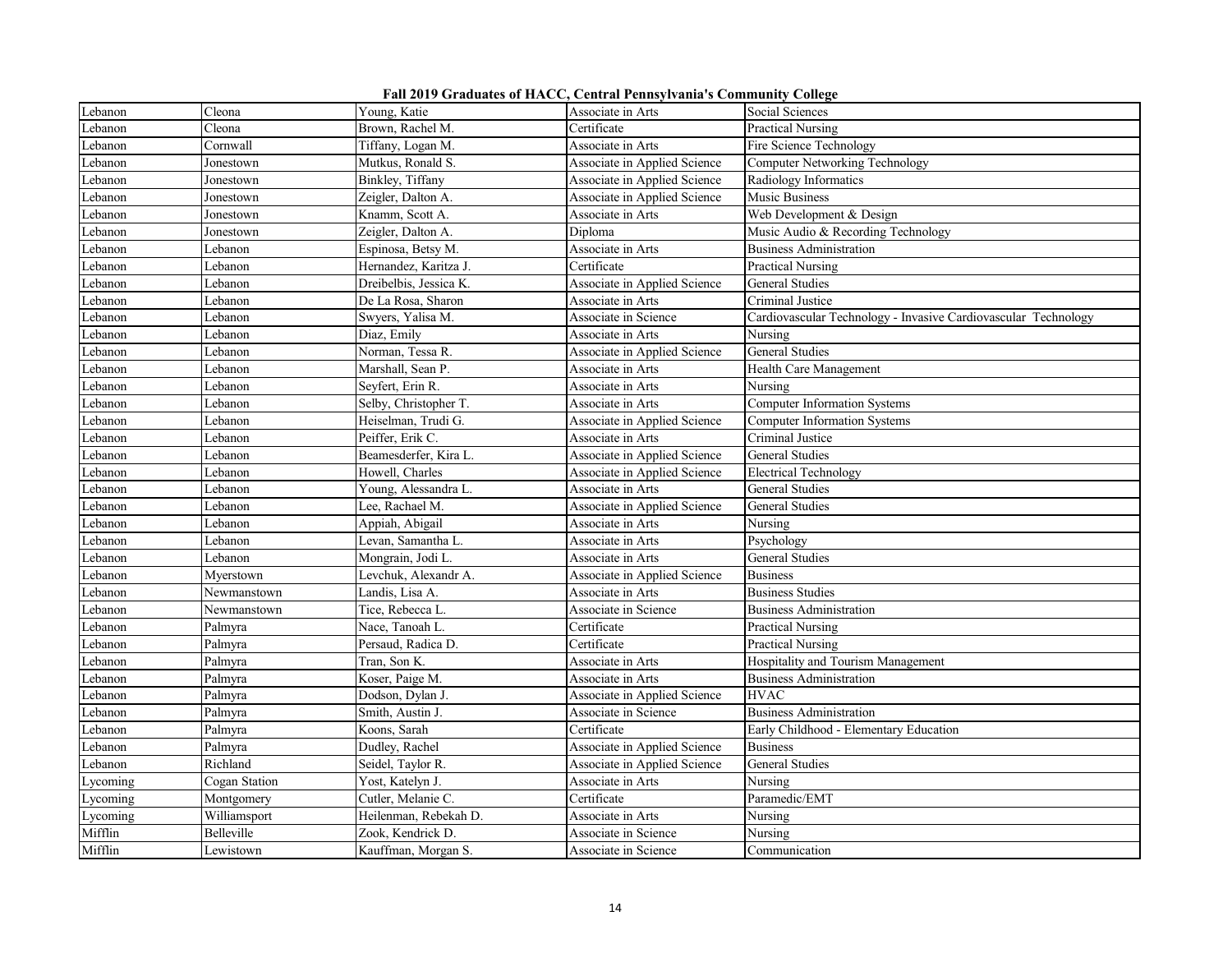|  |  |  |  | Fall 2019 Graduates of HACC, Central Pennsylvania's Community College |  |  |
|--|--|--|--|-----------------------------------------------------------------------|--|--|
|--|--|--|--|-----------------------------------------------------------------------|--|--|

| Mifflin        | Lewistown            | Everts, Brittiani A.     | Certificate                  | Paramedic/EMT                                                  |
|----------------|----------------------|--------------------------|------------------------------|----------------------------------------------------------------|
| Mifflin        | Mc Veytown           | Berrier, Carly M.        | Associate in Arts            | Nursing                                                        |
| Monroe         | Bartonsville         | Kenney, Jelisa R.        | Associate in Arts            | Gerontology                                                    |
| Montgomery     | Collegeville         | Vergara, Amanda          | Associate in Arts            | Nursing                                                        |
| Montgomery     | Jeffersonville       | Moses, Jennifer M.       | Associate in Arts            | Computer Information Systems                                   |
| Montgomery     | Norristown           | Smuck, Timothy           | Associate in Science         | Cardiovascular Technology - Invasive Cardiovascular Technology |
| Montgomery     | Norristown           | Patel, Krupa             | Certificate                  | Practical Nursing                                              |
| Montgomery     | Pennsburg            | Aughe, Kayla M.          | Certificate                  | <b>Practical Nursing</b>                                       |
| Northumberland | Sunbury              | Dalpiaz, Niccolo         | Associate in Applied Science | <b>Enology and Viticulture</b>                                 |
| Northumberland | Sunbury              | Neidig, Bradley J.       | Associate in Arts            | Nursing                                                        |
| Perry          | Duncannon            | Sullivan, Kelsi K.       | Associate in Arts            | Nursing                                                        |
| Perry          | Duncannon            | Lightner, Ashley N.      | Certificate                  | <b>Practical Nursing</b>                                       |
| Perry          | Duncannon            | Claybaugh, Dylan T.      | Associate in Science         | Engineering                                                    |
| Perry          | Duncannon            | Sheaffer, Rebecca A.     | Associate in Arts            | Nursing                                                        |
| Perry          | Duncannon            | Reed, Abby N.            | Associate in Arts            | Nursing                                                        |
| Perry          | Duncannon            | Howell, Melissa J.       | Associate in Applied Science | Healthcare Management                                          |
| Perry          | Duncannon            | Maulfair, Anna U.        | Associate in Arts            | Nursing                                                        |
| Perry          | Elliottsburg         | Simmons, Emma C.         | Certificate                  | Practical Nursing                                              |
| Perry          | Loysville            | Dum, Halee E.            | Associate in Arts            | Nursing                                                        |
| Perry          | Marysville           | White, Nathan            | Associate in Arts            | Nursing                                                        |
| Perry          | Marysville           | Hower, Megan J.          | Associate in Arts            | Nursing                                                        |
| Perry          | Marysville           | Leister, Lauren R.       | Associate in Arts            | Nursing                                                        |
| Perry          | Marysville           | Humphrey, Marissa A.     | Associate in Applied Science | Police Science                                                 |
| Perry          | Marysville           | Snare, Carly R.          | Associate in Arts            | Nursing                                                        |
| Perry          | Millerstown          | Fegley, Alix C.          | Certificate                  | Practical Nursing                                              |
| Perry          | Millerstown          | Paden, Drew M.           | Associate in Applied Science | General Studies                                                |
| Perry          | Millerstown          | Yoder, Jamie L.          | Associate in Arts            | <b>Business Management</b>                                     |
| Perry          | Millerstown          | Weger, Anna K.           | Associate in Arts            | Nursing                                                        |
| Perry          | Millerstown          | Bryner, Hannah G.        | Associate in Arts            | Social Sciences                                                |
| Perry          | New Bloomfield       | Levesque, Elizabeth A.   | Associate in Arts            | Gerontology                                                    |
| Perry          | New Bloomfield       | McLaren, Austyn B.       | Certificate                  | Paramedic/EMT                                                  |
| Perry          | New Bloomfield       | Blumenschein, Paige A.   | Associate in Arts            | Nursing                                                        |
| Perry          | New Bloomfield       | Eckrode, Jamie A.        | Associate in Arts            | General Studies                                                |
| Perry          | New Bloomfield       | Ziegler, Rae E.          | Associate in Science         | Communication                                                  |
| Perry          | Newport              | McGuigan, Ian E.         | Associate in Science         | <b>Computer Information Security</b>                           |
| Perry          | Newport              | Melendez, Kristijo       | Associate in Arts            | Social Sciences                                                |
| Perry          | Newport              | Peters, Kathryn L.       | Associate in Arts            | Social Sciences                                                |
| Perry          | Newport              | Mondell, Jonathan A.     | Associate in Arts            | Paralegal Studies                                              |
| Perry          | Shermans Dale        | Alter, Kristina M.       | Associate in Applied Science | Wellness and Health Promotion                                  |
| Philadelphia   | Philadelphia         | Gansore, Sombe Wendin G. | Associate in Arts            | <b>Business Administration</b>                                 |
| Schuylkill     | Orwigsburg           | Lawson, Amber L.         | Associate in Science         | Health Science                                                 |
| Schuylkill     | Pine Grove           | Shenk, Rebecca A.        | Associate in Fine Arts       | Photography                                                    |
| Schuylkill     | Tower City           | Auman, Brandon E.        | Associate in Arts            | Nursing                                                        |
| Snyder         | Mount Pleasant Mills | Mengle, Noah W.          | Associate in Arts            | Nursing                                                        |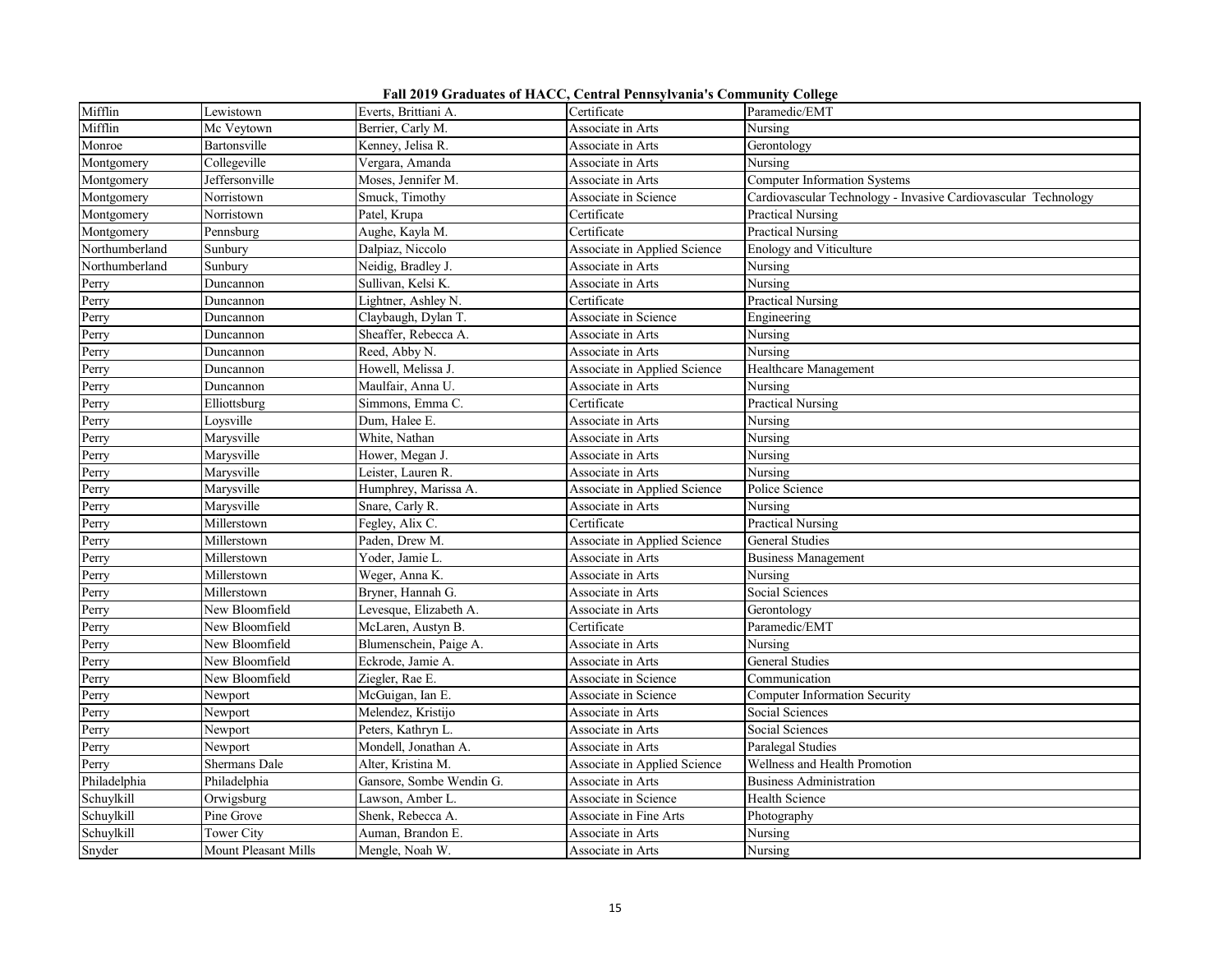| Fall 2019 Graduates of HACC, Central Pennsylvania's Community College |  |  |  |  |
|-----------------------------------------------------------------------|--|--|--|--|
|-----------------------------------------------------------------------|--|--|--|--|

| Snyder | Mount Pleasant Mills | Miller, Dorcas         | Associate in Science         | Nursing                               |
|--------|----------------------|------------------------|------------------------------|---------------------------------------|
| Union  | West Milton          | Hagerman, Danielle M.  | Certificate                  | Paramedic/EMT                         |
| York   | <b>Brogue</b>        | Shermeyer, Joshua T.   | Associate in Applied Science | <b>Computer Networking Technology</b> |
| York   | Dallastown           | Johnson, Denise L.     | Associate in Science         | Nursing                               |
| York   | Dallastown           | Felty, Dawn M.         | Associate in Arts            | Nursing                               |
| York   | Dallastown           | Toomer, LaKresha       | Associate in Arts            | Nursing                               |
| York   | Dallastown           | Love, Logan M.         | Associate in Arts            | Police Science                        |
| York   | Dallastown           | Powell, JaNeene D.     | Associate in Arts            | <b>Business Management</b>            |
| York   | Dallastown           | Shaffer, Amanda E.     | Certificate                  | Practical Nursing                     |
| York   | Dallastown           | Roscoe, Sierra E.      | Associate in Arts            | General Studies                       |
| York   | Dallastown           | Bull, Justine L.       | Associate in Arts            | Nursing                               |
| York   | Dallastown           | Richardson, Dylan M.   | Certificate                  | <b>HVAC</b>                           |
| York   | Dallastown           | Marshall, Ansoboie M.  | Associate in Arts            | Psychology                            |
| York   | Delta                | Freeland, Deana A.     | Certificate                  | <b>Practical Nursing</b>              |
| York   | Delta                | Howard, Erica L.       | Associate in Applied Science | Health Science                        |
| York   | Delta                | Orem, Kyle T.          | Associate in Applied Science | General Studies                       |
| York   | Dillsburg            | Shultz, Jacob D.       | Certificate                  | Mechatronics                          |
| York   | Dillsburg            | Marconi, Mallory P.    | Associate in Arts            | Biology                               |
| York   | Dillsburg            | Simoncini, Brittany A. | Associate in Arts            | Nursing                               |
| York   | Dillsburg            | Van Horn, Alex J.      | Associate in Applied Science | <b>Electrical Technology</b>          |
| York   | Dillsburg            | McCoy, Stephen T.      | Associate in Applied Science | General Studies                       |
| York   | Dillsburg            | Weary, Seth            | Associate in Arts            | Criminal Justice                      |
| York   | Dillsburg            | Garr, Sandra D.        | Associate in Arts            | Nursing                               |
| York   | Dillsburg            | Dunkle, Andrea M.      | Associate in Arts            | Nursing                               |
| York   | Dillsburg            | Horvath, Jordan L.     | Certificate                  | Welding                               |
| York   | Dillsburg            | Lamb, Andrea M.        | Associate in Arts            | Social Sciences                       |
| York   | Dillsburg            | Hoover, Sarah E.       | Associate in Applied Science | Gerontology                           |
| York   | Dillsburg            | Robel, Clare M.        | Certificate                  | Practical Nursing                     |
| York   | Dillsburg            | Petroff, Kathleen I.   | Associate in Arts            | Nursing                               |
| York   | Dillsburg            | Bittmann, Cynthia E.   | Associate in Applied Science | <b>General Studies</b>                |
| York   | Dillsburg            | Burns, Holly A.        | Certificate                  | Paramedic/EMT                         |
| York   | Dillsburg            | Hershey, Emily G.      | Certificate                  | Practical Nursing                     |
| York   | Dillsburg            | McKay, Erin M.         | Associate in Arts            | <b>Business Administration</b>        |
| York   | Dover                | Reynolds, Brittney J.  | Associate in Arts            | Human Services - Career               |
| York   | Dover                | Landerer, Michelle R.  | Associate in Arts            | Nursing                               |
| York   | Dover                | Hartzell, Myriah D.    | Certificate                  | <b>Practical Nursing</b>              |
| York   | Dover                | Mummert, Jennifer L.   | Associate in Arts            | Social Sciences                       |
| York   | Dover                | Jackson, Jacob         | Associate in Arts            | <b>Business Studies</b>               |
| York   | Dover                | Okilj, Vesna           | Associate in Arts            | Nursing                               |
| York   | Dover                | Crook, Colleen G.      | Associate in Arts            | Nursing                               |
| York   | Dover                | Narcross, Emily V.     | Associate in Science         | Nursing                               |
| York   | Dover                | Heffley, Devon M.      | Associate in Applied Science | Industrial Technology                 |
| York   | Dover                | Mbatia, Muthiga D.     | Associate in Arts            | Nursing                               |
| York   | Dover                | Dillsworth, Tabitha    | Associate in Arts            | Human Services                        |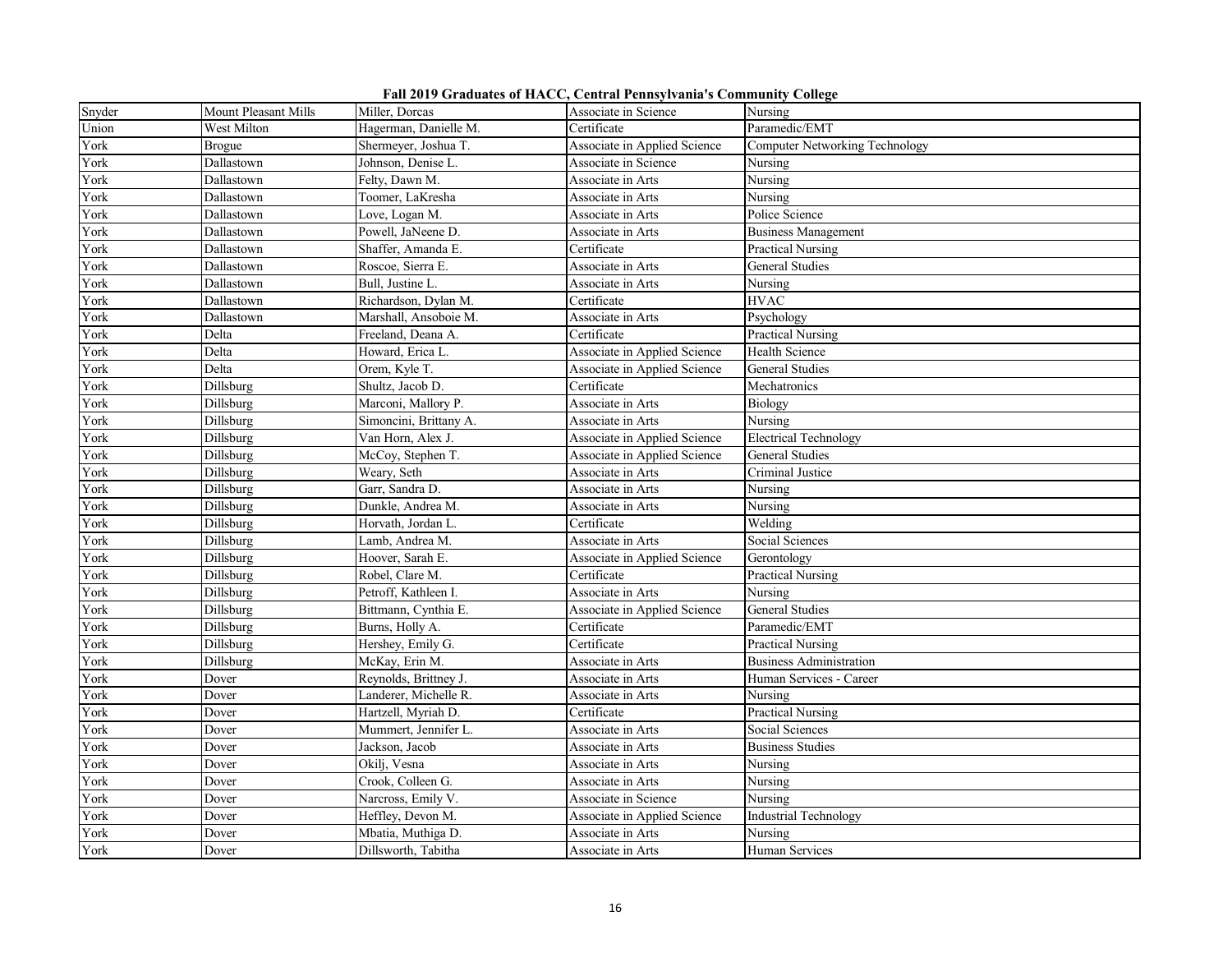**Fall 2019 Graduates of HACC, Central Pennsylvania's Community College**

| York<br>Etters<br>Loman, Kimberly J.<br>Associate in Arts<br>Social Sciences<br>York<br>Denny, Chelsey R.<br><b>Business Studies</b><br>Etters<br>Associate in Arts<br>York<br>Treat, Robert F.<br>Diploma<br>Music Audio & Recording Technology<br>Etters<br>York<br>Etters<br>Downey, Jennifer L.<br>Associate in Applied Science<br>General Studies<br>York<br>Denny, Russell W.<br><b>Business Studies</b><br>Etters<br>Associate in Arts<br>York<br>Etters<br>Waller, Crysta C.<br>Associate in Arts<br>General Studies<br>York<br>Bonheur, Jennifer L.<br>Etters<br>Nursing<br>Associate in Arts<br><b>Business Studies</b><br>York<br>Sawyer, Jim<br>Etters<br>Associate in Arts<br>York<br>Chrystal, Jack E.<br>Certificate<br>Welding<br>Fawn Grove<br>York<br>Killinger, Christine D.<br>Nursing<br>Felton<br>Associate in Arts<br>York<br>Felton<br>Hagerman, Ashley E.<br>Nursing<br>Associate in Arts<br>York<br>Glen Rock<br>Calcutt, Caitlyn D.<br>Early Childhood - Elementary Education<br>Associate in Arts<br>York<br>Glen Rock<br>Marshall, Alexander T.<br>Associate in Applied Science<br>Music Business<br>York<br>Glen Rock<br>Hagler, Briana C.<br>Associate in Arts<br>Social Sciences<br>York<br>Glen Rock<br>Associate in Arts<br>Nursing |  |
|-----------------------------------------------------------------------------------------------------------------------------------------------------------------------------------------------------------------------------------------------------------------------------------------------------------------------------------------------------------------------------------------------------------------------------------------------------------------------------------------------------------------------------------------------------------------------------------------------------------------------------------------------------------------------------------------------------------------------------------------------------------------------------------------------------------------------------------------------------------------------------------------------------------------------------------------------------------------------------------------------------------------------------------------------------------------------------------------------------------------------------------------------------------------------------------------------------------------------------------------------------------------------|--|
|                                                                                                                                                                                                                                                                                                                                                                                                                                                                                                                                                                                                                                                                                                                                                                                                                                                                                                                                                                                                                                                                                                                                                                                                                                                                       |  |
|                                                                                                                                                                                                                                                                                                                                                                                                                                                                                                                                                                                                                                                                                                                                                                                                                                                                                                                                                                                                                                                                                                                                                                                                                                                                       |  |
|                                                                                                                                                                                                                                                                                                                                                                                                                                                                                                                                                                                                                                                                                                                                                                                                                                                                                                                                                                                                                                                                                                                                                                                                                                                                       |  |
|                                                                                                                                                                                                                                                                                                                                                                                                                                                                                                                                                                                                                                                                                                                                                                                                                                                                                                                                                                                                                                                                                                                                                                                                                                                                       |  |
|                                                                                                                                                                                                                                                                                                                                                                                                                                                                                                                                                                                                                                                                                                                                                                                                                                                                                                                                                                                                                                                                                                                                                                                                                                                                       |  |
|                                                                                                                                                                                                                                                                                                                                                                                                                                                                                                                                                                                                                                                                                                                                                                                                                                                                                                                                                                                                                                                                                                                                                                                                                                                                       |  |
|                                                                                                                                                                                                                                                                                                                                                                                                                                                                                                                                                                                                                                                                                                                                                                                                                                                                                                                                                                                                                                                                                                                                                                                                                                                                       |  |
|                                                                                                                                                                                                                                                                                                                                                                                                                                                                                                                                                                                                                                                                                                                                                                                                                                                                                                                                                                                                                                                                                                                                                                                                                                                                       |  |
|                                                                                                                                                                                                                                                                                                                                                                                                                                                                                                                                                                                                                                                                                                                                                                                                                                                                                                                                                                                                                                                                                                                                                                                                                                                                       |  |
|                                                                                                                                                                                                                                                                                                                                                                                                                                                                                                                                                                                                                                                                                                                                                                                                                                                                                                                                                                                                                                                                                                                                                                                                                                                                       |  |
|                                                                                                                                                                                                                                                                                                                                                                                                                                                                                                                                                                                                                                                                                                                                                                                                                                                                                                                                                                                                                                                                                                                                                                                                                                                                       |  |
|                                                                                                                                                                                                                                                                                                                                                                                                                                                                                                                                                                                                                                                                                                                                                                                                                                                                                                                                                                                                                                                                                                                                                                                                                                                                       |  |
|                                                                                                                                                                                                                                                                                                                                                                                                                                                                                                                                                                                                                                                                                                                                                                                                                                                                                                                                                                                                                                                                                                                                                                                                                                                                       |  |
|                                                                                                                                                                                                                                                                                                                                                                                                                                                                                                                                                                                                                                                                                                                                                                                                                                                                                                                                                                                                                                                                                                                                                                                                                                                                       |  |
| Stanski, Holly A.                                                                                                                                                                                                                                                                                                                                                                                                                                                                                                                                                                                                                                                                                                                                                                                                                                                                                                                                                                                                                                                                                                                                                                                                                                                     |  |
| York<br>Glen Rock<br>Hagler, Gaelan M.<br>Psychology<br>Associate in Arts                                                                                                                                                                                                                                                                                                                                                                                                                                                                                                                                                                                                                                                                                                                                                                                                                                                                                                                                                                                                                                                                                                                                                                                             |  |
| York<br>Glenville<br>Gotwalt, Brooke N.<br>Early Childhood - Elementary Education<br>Associate in Arts                                                                                                                                                                                                                                                                                                                                                                                                                                                                                                                                                                                                                                                                                                                                                                                                                                                                                                                                                                                                                                                                                                                                                                |  |
| York<br>Glenville<br>Social Sciences<br>Lenig, David M.<br>Associate in Arts                                                                                                                                                                                                                                                                                                                                                                                                                                                                                                                                                                                                                                                                                                                                                                                                                                                                                                                                                                                                                                                                                                                                                                                          |  |
| York<br>Glenville<br>Overby, Madison<br>Associate in Science<br>Pre-Health Professions                                                                                                                                                                                                                                                                                                                                                                                                                                                                                                                                                                                                                                                                                                                                                                                                                                                                                                                                                                                                                                                                                                                                                                                |  |
| Schipper, David C.<br>York<br>Hanover<br>Certificate<br>Mechatronics                                                                                                                                                                                                                                                                                                                                                                                                                                                                                                                                                                                                                                                                                                                                                                                                                                                                                                                                                                                                                                                                                                                                                                                                  |  |
| York<br>Crushong, Corinne M.<br>Hanover<br>Associate in Science<br>Psychology                                                                                                                                                                                                                                                                                                                                                                                                                                                                                                                                                                                                                                                                                                                                                                                                                                                                                                                                                                                                                                                                                                                                                                                         |  |
| York<br>Rega, Anastasia M.<br>Social Sciences<br>Hanover<br>Associate in Arts                                                                                                                                                                                                                                                                                                                                                                                                                                                                                                                                                                                                                                                                                                                                                                                                                                                                                                                                                                                                                                                                                                                                                                                         |  |
| York<br>Houghtaling, Amanda<br>Web Development & Design<br>Hanover<br>Associate in Arts                                                                                                                                                                                                                                                                                                                                                                                                                                                                                                                                                                                                                                                                                                                                                                                                                                                                                                                                                                                                                                                                                                                                                                               |  |
| York<br>Hanover<br>Slagle, Ashlyn E.<br>Nursing<br>Associate in Arts                                                                                                                                                                                                                                                                                                                                                                                                                                                                                                                                                                                                                                                                                                                                                                                                                                                                                                                                                                                                                                                                                                                                                                                                  |  |
| General Studies<br>York<br>Barrick, Kayla A.<br>Hanover<br>Associate in Arts                                                                                                                                                                                                                                                                                                                                                                                                                                                                                                                                                                                                                                                                                                                                                                                                                                                                                                                                                                                                                                                                                                                                                                                          |  |
| York<br>Renz, Alisha M.<br>Associate in Applied Science<br>Healthcare Management<br>Hanover                                                                                                                                                                                                                                                                                                                                                                                                                                                                                                                                                                                                                                                                                                                                                                                                                                                                                                                                                                                                                                                                                                                                                                           |  |
| York<br>Pascoe, Jacob E.<br>Hanover<br>Associate in Arts<br><b>Business Administration</b>                                                                                                                                                                                                                                                                                                                                                                                                                                                                                                                                                                                                                                                                                                                                                                                                                                                                                                                                                                                                                                                                                                                                                                            |  |
| York<br>Hanover<br>Nazelrod, Amber M.<br>Nursing<br>Associate in Arts                                                                                                                                                                                                                                                                                                                                                                                                                                                                                                                                                                                                                                                                                                                                                                                                                                                                                                                                                                                                                                                                                                                                                                                                 |  |
| York<br>Nursing<br>Hanover<br>Mertz, Emily A.<br>Associate in Arts                                                                                                                                                                                                                                                                                                                                                                                                                                                                                                                                                                                                                                                                                                                                                                                                                                                                                                                                                                                                                                                                                                                                                                                                    |  |
| York<br>Seese, Amanda L.<br>Nursing<br>Hanover<br>Associate in Arts                                                                                                                                                                                                                                                                                                                                                                                                                                                                                                                                                                                                                                                                                                                                                                                                                                                                                                                                                                                                                                                                                                                                                                                                   |  |
| York<br>Social Sciences<br>Brown, Melinda S.<br>Hanover<br>Associate in Arts                                                                                                                                                                                                                                                                                                                                                                                                                                                                                                                                                                                                                                                                                                                                                                                                                                                                                                                                                                                                                                                                                                                                                                                          |  |
| York<br>Capps, Adrienne C.<br>Hanover<br>Associate in Applied Science<br>General Studies                                                                                                                                                                                                                                                                                                                                                                                                                                                                                                                                                                                                                                                                                                                                                                                                                                                                                                                                                                                                                                                                                                                                                                              |  |
| York<br>Hanover<br>Tesch, Megan<br>Associate in Arts<br>Nursing                                                                                                                                                                                                                                                                                                                                                                                                                                                                                                                                                                                                                                                                                                                                                                                                                                                                                                                                                                                                                                                                                                                                                                                                       |  |
| Houston, Matthew O.<br>York<br>Hanover<br>Certificate<br><b>Practical Nursing</b>                                                                                                                                                                                                                                                                                                                                                                                                                                                                                                                                                                                                                                                                                                                                                                                                                                                                                                                                                                                                                                                                                                                                                                                     |  |
| York<br>Karsteter, Anna N.<br>Certificate<br><b>Practical Nursing</b><br>Hanover                                                                                                                                                                                                                                                                                                                                                                                                                                                                                                                                                                                                                                                                                                                                                                                                                                                                                                                                                                                                                                                                                                                                                                                      |  |
| York<br>Demopoulos, Amelia K.<br>Nursing<br>Hanover<br>Associate in Arts                                                                                                                                                                                                                                                                                                                                                                                                                                                                                                                                                                                                                                                                                                                                                                                                                                                                                                                                                                                                                                                                                                                                                                                              |  |
| York<br>Gureckis, Crystalyn<br><b>Business Administration</b><br>Hanover<br>Associate in Arts                                                                                                                                                                                                                                                                                                                                                                                                                                                                                                                                                                                                                                                                                                                                                                                                                                                                                                                                                                                                                                                                                                                                                                         |  |
| York<br>Bateman, Collin<br>Welding<br>Certificate<br>Hanover                                                                                                                                                                                                                                                                                                                                                                                                                                                                                                                                                                                                                                                                                                                                                                                                                                                                                                                                                                                                                                                                                                                                                                                                          |  |
| York<br>Reed, Heather L.<br>Hanover<br>Nursing<br>Associate in Arts                                                                                                                                                                                                                                                                                                                                                                                                                                                                                                                                                                                                                                                                                                                                                                                                                                                                                                                                                                                                                                                                                                                                                                                                   |  |
| York<br>Kendrick, Mary A.<br>Nursing<br>Hanover<br>Associate in Arts                                                                                                                                                                                                                                                                                                                                                                                                                                                                                                                                                                                                                                                                                                                                                                                                                                                                                                                                                                                                                                                                                                                                                                                                  |  |
| York<br>Sheridan, William R.<br>Welding<br>Hanover<br>Certificate                                                                                                                                                                                                                                                                                                                                                                                                                                                                                                                                                                                                                                                                                                                                                                                                                                                                                                                                                                                                                                                                                                                                                                                                     |  |
| York<br>Bridges, Gabrielle<br>Nursing<br>Hanover<br>Associate in Arts                                                                                                                                                                                                                                                                                                                                                                                                                                                                                                                                                                                                                                                                                                                                                                                                                                                                                                                                                                                                                                                                                                                                                                                                 |  |
| Bognanni, Heather<br>York<br>Hanover<br>Associate in Arts<br>Nursing                                                                                                                                                                                                                                                                                                                                                                                                                                                                                                                                                                                                                                                                                                                                                                                                                                                                                                                                                                                                                                                                                                                                                                                                  |  |
| York<br>Crawford, Austin M.<br>Hanover<br>Certificate<br>Mechatronics                                                                                                                                                                                                                                                                                                                                                                                                                                                                                                                                                                                                                                                                                                                                                                                                                                                                                                                                                                                                                                                                                                                                                                                                 |  |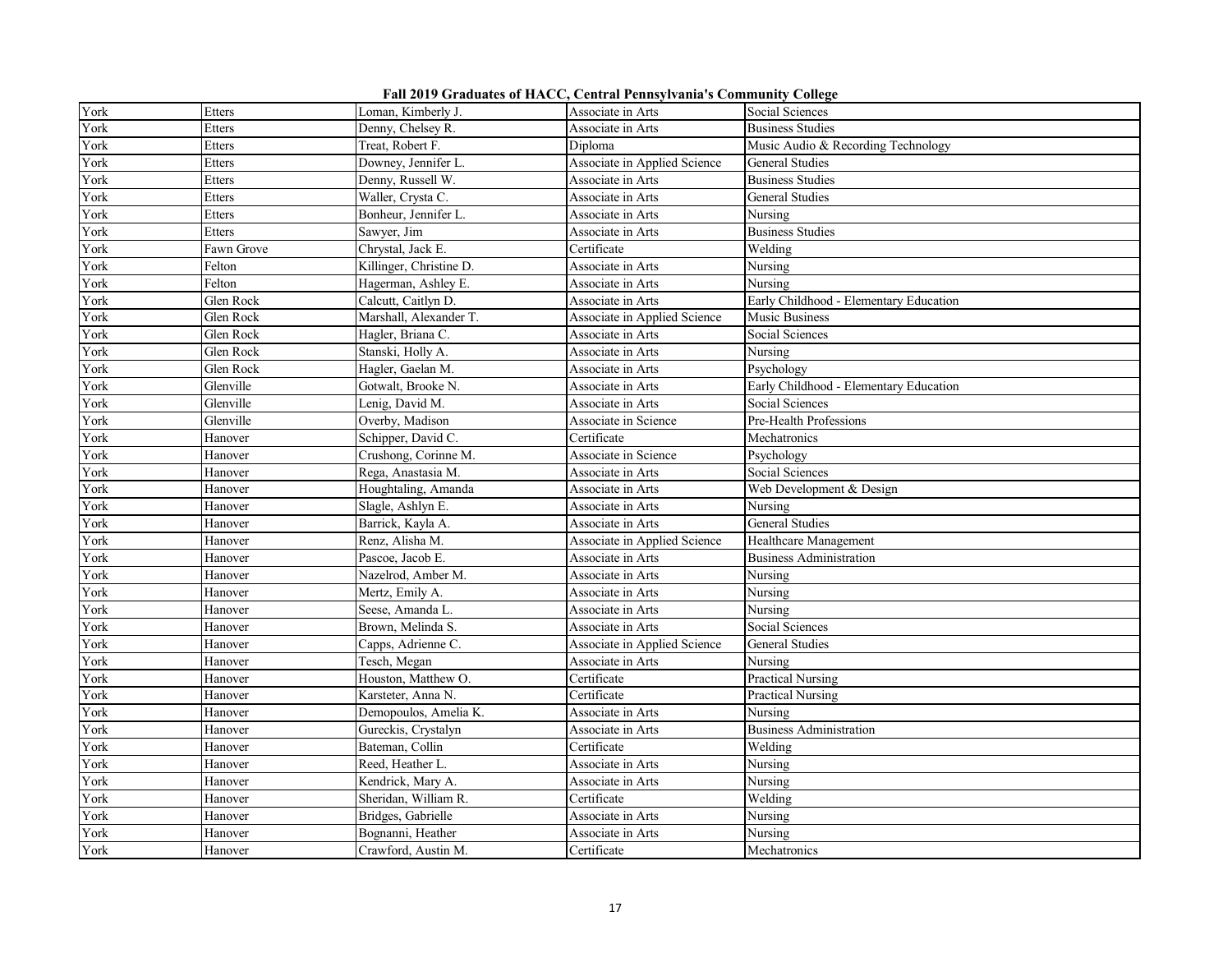**Fall 2019 Graduates of HACC, Central Pennsylvania's Community College**

| York | Hellam        | Lang, Victoria E.       | Certificate                  | <b>Practical Nursing</b>          |
|------|---------------|-------------------------|------------------------------|-----------------------------------|
| York | Lewisberry    | Shellhammer, Matthew W. | Associate in Arts            | Health Care Management            |
| York | Lewisberry    | Plummer, Christine      | Associate in Arts            | Nursing                           |
| York | Lewisberry    | Micheals, Alyssa A.     | Associate in Arts            | <b>Business Studies</b>           |
| York | Manchester    | Shaffer, Kearstin N.    | Associate in Arts            | Nursing                           |
| York | Manchester    | Sanger, Tracy L.        | Associate in Applied Science | Healthcare Management             |
| York | Manchester    | Harvey, Blake T.        | Associate in Arts            | Music Industry                    |
| York | Manchester    | Sanger, Taylor L.       | Associate in Arts            | Health Care Management            |
| York | Manchester    | Ferrer, Carrie R.       | Associate in Applied Science | General Studies                   |
| York | Mount Wolf    | Belgrave, Afi           | Associate in Science         | Communication                     |
| York | Mount Wolf    | Streb, Timothy T.       | Associate in Applied Science | <b>Electrical Technology</b>      |
| York | Mount Wolf    | Rawlings, Kyle I.       | Associate in Applied Science | Radiology Informatics             |
| York | Mount Wolf    | Kleiser, Suzanne M.     | Certificate                  | <b>Practical Nursing</b>          |
| York | Mount Wolf    | Furst, Gabriel M.       | Certificate                  | Paramedic/EMT                     |
| York | New Freedom   | Bair, Allison B.        | Associate in Arts            | Nursing                           |
| York | New Freedom   | Novinger, Jessica       | Associate in Science         | Structural Engineering Technology |
| York | New Freedom   | Ledesma, Shannon G.     | Certificate                  | <b>Practical Nursing</b>          |
| York | New Freedom   | Cox, Kaci L.            | Associate in Arts            | Nursing                           |
| York | New Park      | Hecner, Alicia M.       | Associate in Arts            | Nursing                           |
| York | Railroad      | Hart, Marie             | Associate in Arts            | <b>Business Administration</b>    |
| York | Red Lion      | Zani, Peter A.          | Associate in Applied Science | <b>Electrical Technology</b>      |
| York | Red Lion      | Frey, Wesley M.         | Associate in Arts            | Nursing                           |
| York | Red Lion      | Fregm, Jeb              | Associate in Science         | <b>Business Administration</b>    |
| York | Red Lion      | Wertz, Philip G.        | Associate in Applied Science | <b>Electrical Technology</b>      |
| York | Red Lion      | Redifer, Jennifer L.    | Certificate                  | Practical Nursing                 |
| York | Red Lion      | Conley, Bobbi Jo L.     | Associate in Arts            | Nursing                           |
| York | Seven Valleys | Huffman Kirk, Adam C.   | Associate in Science         | Electronic Engineering Technology |
| York | Shrewsbury    | Frigm, Kristin M.       | Associate in Arts            | Nursing                           |
| York | Shrewsbury    | Martin, Krystal         | Associate in Arts            | Nursing                           |
| York | Shrewsbury    | Urffer, Amy J.          | Associate in Arts            | Nursing                           |
| York | Shrewsbury    | Miller, Charles M.      | Certificate                  | <b>HVAC</b>                       |
| York | Shrewsbury    | Cummings, Jay C.        | Associate in Science         | <b>Business Administration</b>    |
| York | Shrewsbury    | Kiskis, Kayla           | Certificate                  | <b>Practical Nursing</b>          |
| York | Shrewsbury    | Tanner, Kevin           | Associate in Science         | Mathematics                       |
| York | Spring Grove  | Wolfe, Marisa L.        | Associate in Science         | Psychology                        |
| York | Spring Grove  | Holtzman, Bianca A.     | Associate in Applied Science | Industrial Technology             |
| York | Spring Grove  | Perez, Karina           | Associate in Applied Science | <b>Business</b>                   |
| York | Spring Grove  | Zornak, Carly M.        | Associate in Arts            | Nursing                           |
| York | Spring Grove  | Morel, Jake A.          | Associate in Science         | Engineering                       |
| York | Spring Grove  | Rang, Leslie A.         | Associate in Arts            | Nursing                           |
| York | Stewartstown  | Gorman, Clayton T.      | Associate in Arts            | Paralegal Studies                 |
| York | Stewartstown  | Bruce, Joshua D.        | Associate in Science         | <b>Business Administration</b>    |
| York | Stewartstown  | Phillips, Dean W.       | Associate in Applied Science | General Studies                   |
| York | Stewartstown  | Bartkowski, Andrew S.   | Associate in Arts            | Fire Science Technology           |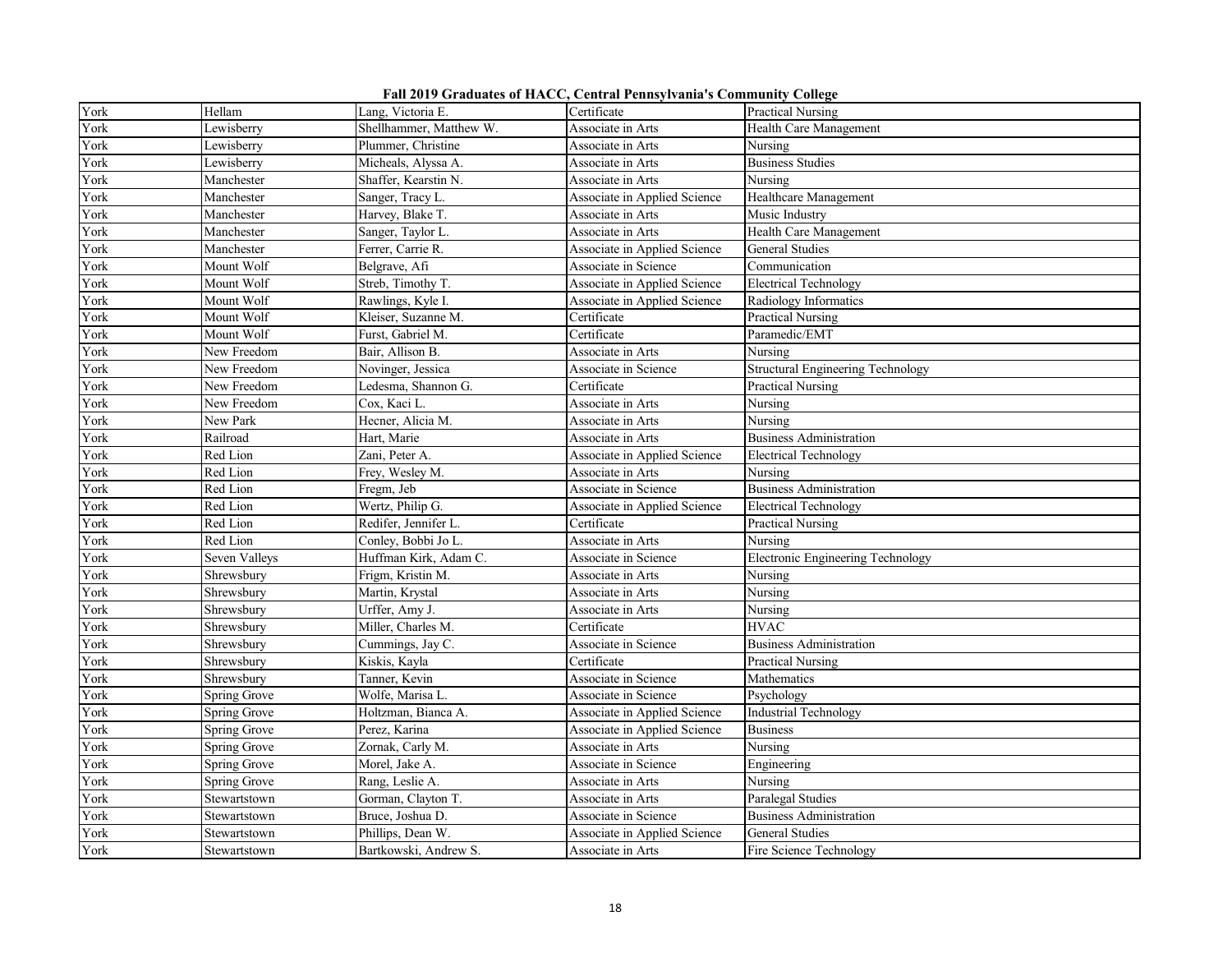**Fall 2019 Graduates of HACC, Central Pennsylvania's Community College**

| York | Thomasville  | King, Rebecca A.         | Associate in Arts            | Nursing                                                        |
|------|--------------|--------------------------|------------------------------|----------------------------------------------------------------|
| York | Wellsville   | Cromer, Spring R.        | Associate in Arts            | <b>Business Administration</b>                                 |
| York | Wellsville   | Hunter, Wendy            | Associate in Science         | Cardiovascular Technology - Cardiac Sonography                 |
| York | Wellsville   | Bubb, Jennifer L.        | Associate in Applied Science | <b>General Studies</b>                                         |
| York | Windsor      | Godfrey, Dennis N.       | Associate in Arts            | <b>Business Administration</b>                                 |
| York | Wrightsville | Habecker, Erin N.        | Associate in Arts            | <b>General Studies</b>                                         |
| York | Wrightsville | Smith, Amanda M.         | Associate in Science         | Cardiovascular Technology - Cardiac Sonography                 |
| York | Wrightsville | Myers, Lisa R.           | Associate in Arts            | Health Care Management                                         |
| York | Wrightsville | Thoman, Amber L.         | Certificate                  | Early Childhood - Elementary Education                         |
| York | Wrightville  | Carroll, Joyce E.        | Associate in Arts            | Liberal Arts                                                   |
| York | Yoe          | Zorn, Adrienne S.        | Associate in Science         | Cardiovascular Technology - Invasive Cardiovascular Technology |
| York | Yoe          | Coates-Rush, Jennifer M. | Associate in Arts            | Social Sciences                                                |
| York | York         | Hoover, Ajeenah F.       | Certificate                  | <b>Practical Nursing</b>                                       |
| York | York         | Deller, Elyssa           | Certificate                  | Practical Nursing                                              |
| York | York         | Crews, Katie M.          | Associate in Arts            | Human Services - Career                                        |
| York | York         | Anderson-Hawes, Melinda  | Associate in Arts            | Social Sciences                                                |
| York | York         | Burns, Christopher L.    | Associate in Arts            | Nursing                                                        |
| York | York         | Archie, Anfernee         | Associate in Applied Science | <b>Computer Networking Technology</b>                          |
| York | York         | Omahony, Connor J.       | Associate in Science         | Communication                                                  |
| York | York         | Olivares, Jamillet       | Associate in Arts            | Criminal Justice                                               |
| York | York         | Greiman, Travis L.       | Associate in Arts            | Social Sciences                                                |
| York | York         | Robinett, Cheyenne H.    | Certificate                  | Practical Nursing                                              |
| York | York         | Lunchenko, Ritta V.      | Associate in Applied Science | Web Development & Design                                       |
| York | York         | Amponsah, Emmanuella     | Associate in Arts            | Biology                                                        |
| York | York         | Dieter, Hannah G.        | Associate in Arts            | Social Sciences                                                |
| York | York         | Hoye, Michael            | Associate in Arts            | Nursing                                                        |
| York | York         | Blessing, Donovan M.     | Associate in Arts            | Nursing                                                        |
| York | York         | Schwartz, Andrew M.      | Associate in Applied Science | <b>Electrical Technology</b>                                   |
| York | York         | Reynolds, Zachary C.     | Associate in Arts            | <b>Computer Information Systems</b>                            |
| York | York         | Brinson, Easter R.       | Certificate                  | Human Services                                                 |
| York | York         | Johnson, David K.        | Associate in Arts            | Social Sciences                                                |
| York | York         | Percey, Penny J.         | Associate in Arts            | Nursing                                                        |
| York | York         | Knaub, Zane A.           | Associate in Science         | <b>Business Administration</b>                                 |
| York | York         | Leon, Pablo J.           | Associate in Arts            | <b>Business Administration</b>                                 |
| York | York         | Simpson, Tiesha N.       | Associate in Arts            | Human Services - Career                                        |
| York | York         | Gangadeen, Chelsea S.    | Associate in Science         | Nursing                                                        |
| York | York         | Garrison, Nora M.        | Associate in Arts            | Liberal Arts                                                   |
| York | York         | Bender, Erin L.          | Associate in Applied Science | General Studies                                                |
| York | York         | Pawelczyk, Jan           | Associate in Arts            | Social Sciences                                                |
| York | York         | Grube, Ashley N.         | Associate in Arts            | Human Services - Career                                        |
| York | York         | Bishop, Brooke           | Associate in Arts            | Nursing                                                        |
| York | York         | Moxley, Caleb W.         | Associate in Arts            | Criminal Justice                                               |
| York | York         | Williams, Alea C.        | Certificate                  | <b>Practical Nursing</b>                                       |
| York | York         | Caffey, Caleb J.         | Associate in Arts            | <b>Computer Information Systems</b>                            |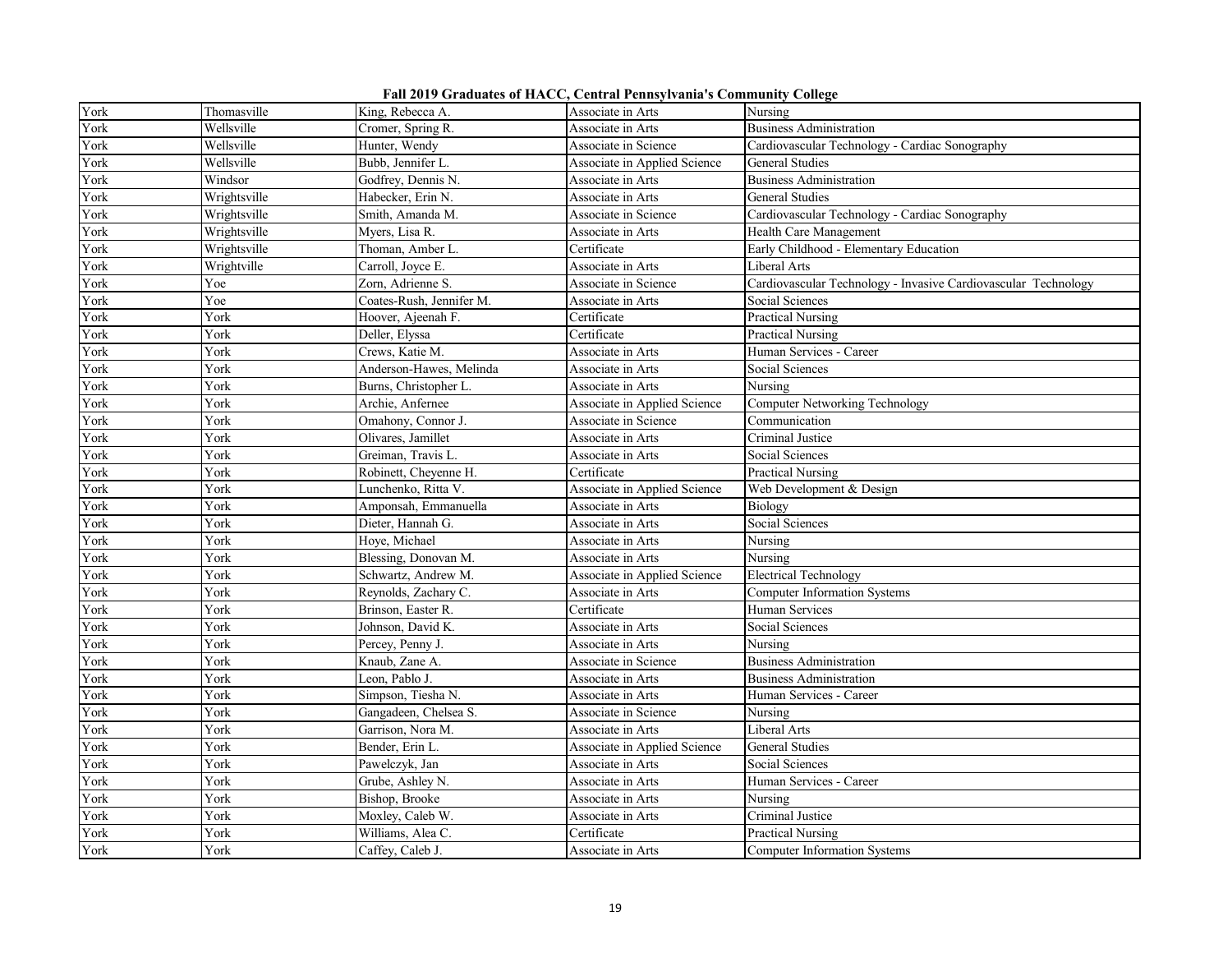**Fall 2019 Graduates of HACC, Central Pennsylvania's Community College**

| York | York | Butler, Paula R.              | Associate in Arts            | Social Sciences                     |
|------|------|-------------------------------|------------------------------|-------------------------------------|
| York | York | Carbaugh, Britney N.          | Certificate                  | <b>Practical Nursing</b>            |
| York | York | Dent, Ashley N.               | Associate in Applied Science | <b>General Studies</b>              |
| York | York | Delarosa, Olivier D.          | Associate in Arts            | <b>Computer Information Systems</b> |
| York | York | Trimmer, Zackery E.           | Diploma                      | Music Audio & Recording Technology  |
| York | York | Osman, Rashin                 | Associate in Arts            | Social Services                     |
| York | York | Brickner, Seth R.             | Associate in Science         | <b>Business Administration</b>      |
| York | York | Scribner, Julian              | Associate in Applied Science | <b>Electrical Technology</b>        |
| York | York | Grubb, Christina J.           | Associate in Arts            | Nursing                             |
| York | York | Preston, Cheryl L.            | Associate in Arts            | Human Services - Career             |
| York | York | Mechler, Heather M.           | Associate in Arts            | Human Services - Career             |
| York | York | Wu, Yi                        | Associate in Arts            | Social Sciences                     |
| York | York | Lizewski, Jonna M.            | Associate in Arts            | Nursing                             |
| York | York | Rodriguez De Cabrera, Manuela | Associate in Arts            | Hospitality and Tourism Management  |
| York | York | Richcrick, Samantha           | Associate in Applied Science | <b>Computer Information Systems</b> |
| York | York | Stonesifer, Kacie             | Associate in Science         | Nursing                             |
| York | York | Picking, Caitlin M.           | Associate in Arts            | Criminal Justice                    |
| York | York | Gallup, Nicole E.             | Associate in Arts            | Nursing                             |
| York | York | Heilman, Katelyn J.           | Associate in Arts            | General Studies                     |
| York | York | Hajzer, Elizabeth             | Associate in Arts            | Nursing                             |
| York | York | Swope, Daniel B.              | Associate in Arts            | Human Services - Career             |
| York | York | Dietz, Chase A.               | Associate in Science         | <b>Business Administration</b>      |
| York | York | Le, Phuong T.                 | Associate in Arts            | Biology                             |
| York | York | Shah, Bickey                  | Certificate                  | Practical Nursing                   |
| York | York | Searcy, Jessica M.            | Certificate                  | Paralegal Studies                   |
| York | York | Balistrieri, Samantha J.      | Associate in Arts            | Nursing                             |
| York | York | Bigelow, Robert L.            | Certificate                  | Welding                             |
| York | York | Jamison-Rodgers, Pierre       | Associate in Science         | Communication                       |
| York | York | Przybylski, Jessica           | Associate in Arts            | Nursing                             |
| York | York | Burns, Tammy A.               | Certificate                  | <b>Practical Nursing</b>            |
| York | York | Leonard, Ashley R.            | Associate in Arts            | Health Care Management              |
| York | York | Reider, Christina             | Associate in Arts            | Nursing                             |
| York | York | Castillo, Ashley M.           | Associate in Arts            | <b>Business Administration</b>      |
| York | York | Cox, Norman D.                | Diploma                      | Music Audio & Recording Technology  |
| York | York | Dick, Kayla                   | Associate in Arts            | Nursing                             |
| York | York | McOwen, Ashley L.             | Associate in Arts            | Nursing                             |
| York | York | Brooks, Corinthia L.          | Associate in Arts            | General Studies                     |
| York | York | Olsen, Nicholas A.            | Diploma                      | Welding                             |
| York | York | Schofield, Andrew P.          | Associate in Arts            | Psychology                          |
| York | York | Schoedel, William B.          | Associate in Fine Arts       | Theatre                             |
| York | York | Stambaugh, Amy M.             | Associate in Arts            | Marketing                           |
| York | York | Lunchenko, Suzanna V.         | Associate in Applied Science | Web Development & Design            |
| York | York | Chew, Joshua A.               | Associate in Arts            | Art                                 |
| York | York | Feudale, Emily M.             | Certificate                  | <b>Practical Nursing</b>            |